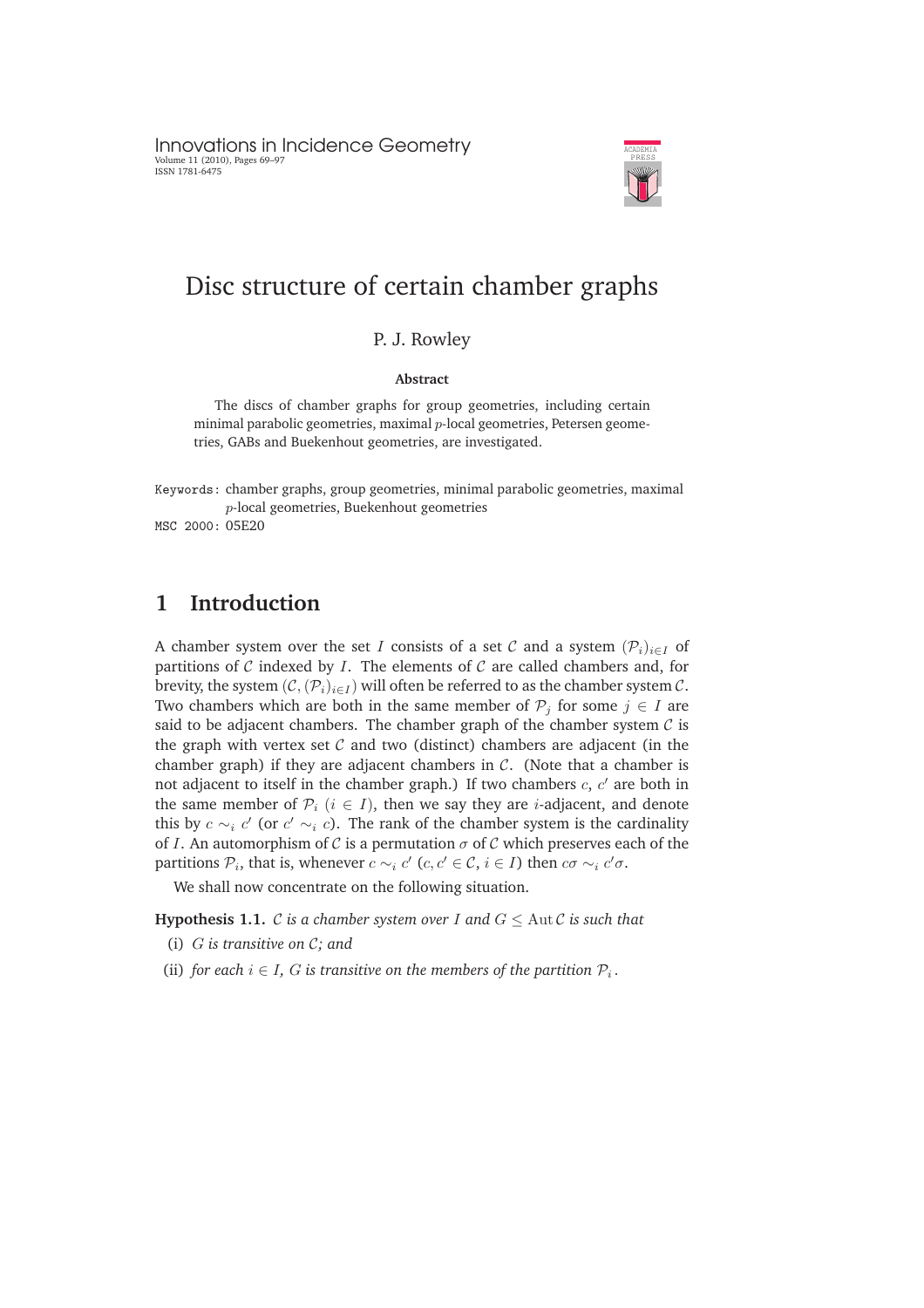Suppose Hypothesis 1.1 holds, and let  $c_0$  be a fixed chamber of  $C$ . Let B denote the stabilizer in G of  $c_0$ , and for each  $i \in I$  let  $P_i$  be the stabilizer in G of the member of  $\mathcal{P}_i$  to which  $c_0$  belongs. Observe that  $B \leq \bigcap_{i \in I} P_i$ . We may now identify C with the set of (right) cosets of B in G with, for each  $i \in I$ , the members of  $\mathcal{P}_i$  being the sets of cosets of  $B$  which are contained in a coset of  $P_i.$ In other words, for chambers  $Bq$  and  $Bh$ ,  $Bq$  and  $Bh$  are *i*-adjacent whenever  $gh^{-1}$  ∈  $P_i$ . Such a chamber system will be denoted by  $\mathcal{C}(G;B,(P_i))$ . Further, we note that the valency of the chamber graph of  $\mathcal C$  is one less than the number of cosets of B in  $\bigcup_{i \in I} P_i$  (counting multiplicities if we have  $P_i = P_j$ , for  $i \neq j$ ).

Conversely, if we start with a group  $G$ , a subgroup  $B$  of  $G$  and a collection of subgroups  $P_i$  of  $G$  ( $i \in I$ ) each containing B we may define a chamber system C by taking the (right) cosets of B as chambers and the partition  $\mathcal{P}_i$ to be given by taking right cosets of  $B$  contained in a right coset of  $P_i.$  Now letting  $G$  act by right multiplication on the chambers of  $C$ , it is easily checked that Hypothesis 1.1 holds for C with  $G/\text{core}_G B$  playing the role of G.

A rich source of chamber systems is provided by geometries. We recall that a geometry (over the set I) is a triple  $(\Gamma, \tau, *)$  where  $\Gamma$  is a set,  $\tau$  is an onto map from  $\Gamma$  to I and  $*$  is a symmetric relation on  $\Gamma$  with the property that for  $x, y \in \Gamma$   $x * y$  implies  $\tau(x) \neq \tau(y)$ . The relation  $*$  is called the incidence relation and  $x \in \Gamma$  is said to have type i if  $\tau(x) = i$ . As is customary we shall just say Γ is a geometry. A flag F of Γ is a set of pairwise incident elements of  $\Gamma$  the type of F, denoted  $\tau(F)$ , is the set  $\{\tau(x) \mid x \in F\}$ . The rank of  $\Gamma$  is |I| and the rank of a flag F is  $|\tau(F)| (= |F|)$ . Now let F denote the set of maximal flags of  $\Gamma$  — a flag F is maximal if its rank is |I|. For  $i \in I$  and F,  $F' \in \mathcal{F}$ we define F and  $F'$  to be *i*-adjacent if either  $F = F'$  or the rank of the flag  $F \cap F'$  is  $|I| - 1$  and  $i \notin \tau(F \cap F')$ . This yields a partition  $P_i$  of  $F$ ; note that a member of  $P_i$  consists of all maximal flags containing some fixed flag of type  $I \setminus \{i\}$ . So F is a chamber system — we shall call this the chamber system of Γ. ( $F$  is sometimes referred to as the flag complex of Γ.) An automorphism of the geometry Γ is a permutation  $\sigma$  of Γ for which  $x * y$  implies  $x\sigma * y\sigma$  and  $\tau(x) = i$ implies  $\tau(x\sigma) = i$  (where  $x, y \in \Gamma$ ,  $i \in I$ ). Now further suppose that G is a subgroup of Aut  $\Gamma$  with  $G$  acting flag transitively on  $\Gamma$  (that is, if  $F$  and  $F'$  are flags of  $\Gamma$  with  $\tau(F) = \tau(F')$ , then there exists  $g \in G$  such that  $Fg = F'$ ). Then we see that  $G \leq \text{Aut } \mathcal{F}$  and that Hypothesis 1.1 holds for G and  $\mathcal{F}$ . Thus, as discussed earlier, we may study the chamber system  $\mathcal F$  within  $G$ .

Buildings afford an extensive supply of geometries and hence of chamber systems. In fact the theory of buildings may be developed in the language of chamber systems (see [9] and [18] for more on this). In this approach the chamber graph underpins (pun intended) much of the conceptual framework (for example, galleries, connectedness and thin subgeometries). An outgrowth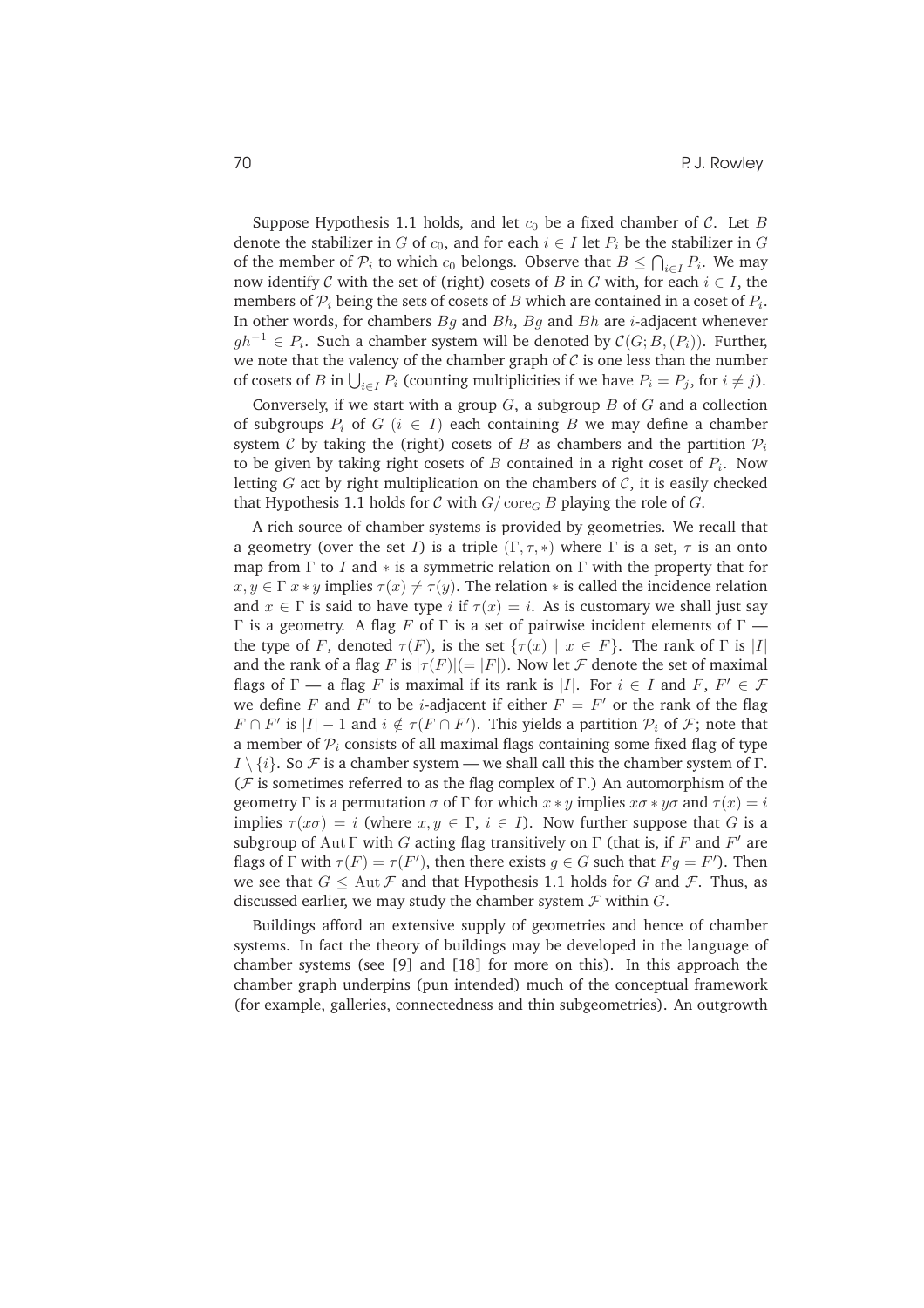of Tits's pioneering work on buildings was the study of more general geometries — usually ones associated with sporadic simple groups but also those arising from "small" Lie type groups of mixed characteristic. We will, from now on, rather loosely, refer to this mixed bag of geometries as the "sporadic group geometries". This programme was initiated by Buekenhout [2, 3] in the late seventies. Since then sporadic group geometries have received considerable attention — some in the form of characterization theorems, some more concerned with delving into geometric properties of particular geometries. However, compared to the chamber graph of a building, there has been very little work on the chamber graphs of the chamber systems associated with the sporadic group geometries.

In this paper we gather, numerical data concerning chamber graphs for a variety of sporadic group geometries, including minimal parabolic geometries [16], maximal *p*-local geometries [15], Petersen geometries [8, 9], GABs [10] and various Buekenhout geometries [4]. All the geometries we consider will come equipped with a flag transitive automorphism group  $G$  and we will usually study the chamber graph via  $C(G; B,(P_i))$ . Moreover we will only be studying connected chamber graphs (this is equivalent to the condition  $G = \langle P_i \mid i \in I \rangle$ ). We will mostly examine rank 3 and 4 geometries, though we also include one or two "notorious" rank 2 systems.

Before proceeding further, we need some notation. For  $c_0$  a fixed chamber of a chamber system C,  $D_i(c_0)$   $(i \in \mathbb{N})$  is the set of chambers at distance i from  $c_0$ in the chamber graph of C. We shall call  $D_i(c_0)$  the *i*th disc (of  $c_0$ ).

Many ideas and results concerning geometries have taken buildings as their inspiration. So let us pause for a moment and consider the chamber graph of  $\mathcal C$ where  $C$  is the chamber system associated with the building which arises from a finite group G of Lie type over  $GF(q)$ . Let  $c_0$  be a fixed chamber of C. Now  $c \in D_i(c_0)$  if and only if  $\delta(c_0, c) = w$  where w is an element of Weyl group W of G and the length of w in W is i. ( $\delta$  is the W-distance function — see [14, Chapter 3] for further details of this approach to buildings.) For  $w \in W$ ,  $U_w$ acts simply transitively on the set of chambers such that  $\delta(c_0, c) = w$ . (U<sub>w</sub> is a certain subgroup of  $B = \operatorname{Stab}_G c_0$  and  $|U_w| = q^{\ell(w)}$  — again see [14, pp. 75,76]). Since

$$
D_i(c_0) = \bigcup_{\substack{w \in W \\ l(w) = i}} \{c \mid \delta(c_0, c) = w\},\,
$$

the number of chambers in  $D_i(c_0)$  is

 $q^{\ell(w)} \times$  (size of the *i*th disc in the chamber system for W).

The diameter d of C is the Coxeter number of W and  $|D_d(c_0)| = |U|$  where U is the unipotent radical of B. (This is because there is a unique  $w_0 \in W$  with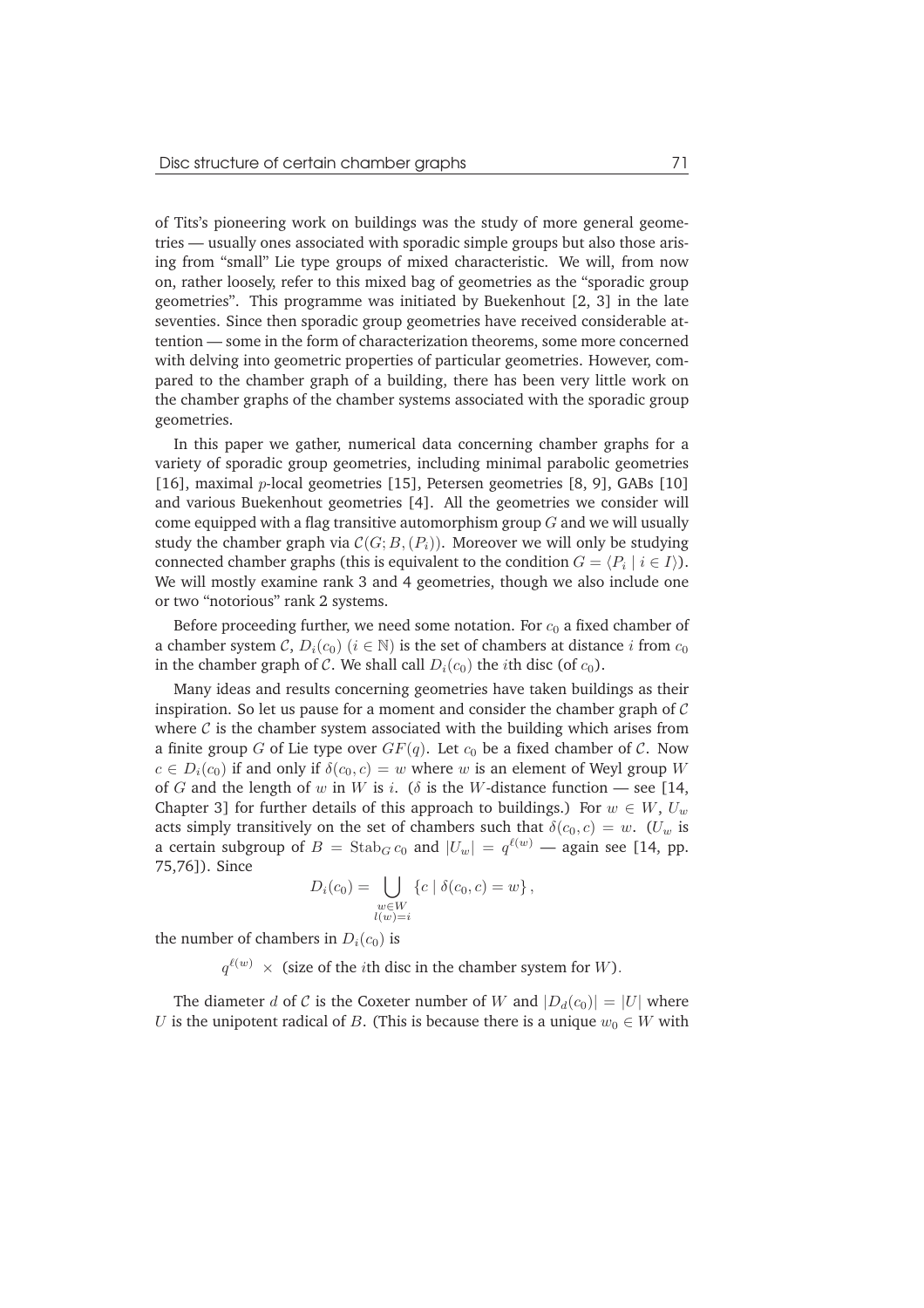$\ell(w_0) = d$  and  $U_{w_0} = U$ .) So in particular, we have that B acts transitively on  $D_d(c_0)$ . In the chamber systems analyzed in this paper, this property is rarely observed. However, there are some interesting instances when this property does occur — for example in the  $M_{24}$  maximal 2-local geometry [17].

So, looking at the building case, we see that the sizes of discs, particularly the last disc and the diameter of the chamber graph of a sporadic group geometry are potentially interesting pieces of information relating to the group and the geometry. It is these features of the chamber graph that we focus upon here. Much of the data has been obtained using MAGMA [5] and extends to chamber systems with up to about 400,000 chambers.

The aim of this exercise in data collection is to highlight those geometries deserving of further detailed study. Indeed, in [17], combinatorial descriptions of the discs for the  $M_{24}$  maximal 2-local geometry are obtained by hand — the sizes of the discs agree with those given here in section 2.22 (Geometry 1)!

Section 2 tabulates the disc sizes of various geometries together with some additional observations. The geometries we study are described either in terms of some combinatorial structure or by means of an appropriate diagram [3, 4]. For a rank  $n$  geometry we shall take  $I=\{0,1,\ldots,n-1\}.$  We use  $G_{i,\ldots,i_r}$ , where  $\{i_1,\ldots,i_r\} \subseteq I$ , to denote the stabilizer in G of a flag of type  $\{i_1,\ldots,i_r\}$ , and put  $B = G_{0 \cdots n-1} = G_0 \cap G_1 \cap ... \cap G_{n-1}$ . Since we utilize the group in our calculations we give  $G_{i_1\cdots i_r}$  for all subsets  $\{i_1, ..., i_r\}$  of I.

Throughout we use the Atlas [6] conventions and terminology when describing groups except that we use  $Dih(n)$ ,  $Sym(n)$  and  $Alt(n)$  to denote, respectively, the dihedral group of order  $n$ , the symmetric group and alternating group of degree *n*. Thus we shall (usually) only describe the groups  $G_i$ , i., up to "shape".

In section 3 we give some hand calculations for the  $\circ$   $\circ$  Alt(7)-geometry. This geometry, over the years has attracted a good deal of attention [12, 13, 14]. These calculations uncover the structure of the last disc — the chamber graph has diameter 5 and  $D_5(c_0)$  consists of 104 chambers.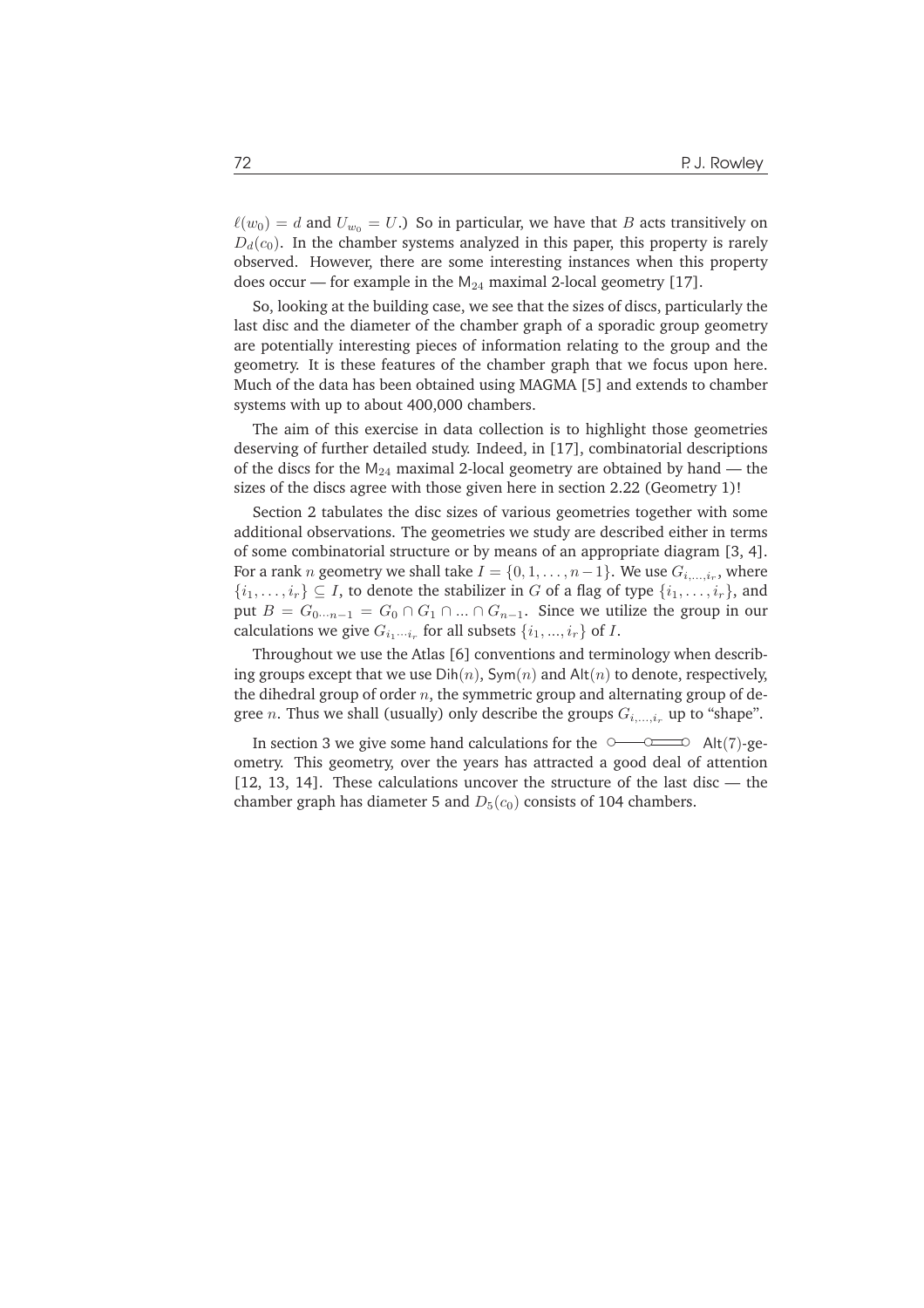# **2 Disc structures**

## **2.1** Group  $G = L_2(11)$

GEOMETRY: Petersen Geometry

$$
\begin{array}{ccc}\n0 & 0 \\
0 & 1\n\end{array}\n\qquad \qquad \begin{array}{c}\n0 \\
\circ \\
0\n\end{array}
$$

 $G_0 \cong \mathsf{Alt}(5)$ ,  $G_1 \cong \mathsf{Dih}(12) \cong G_2$ ,  $G_{01} \cong \text{Sym}(3), G_{02} \cong 2^2 \cong G_{12},$  $B \cong 2$  (see [8, p. 944]).

|  |  | $15 \mid 26 \mid 42 \mid 58 \mid 76$ |  | 68 | יצי ⊺ |
|--|--|--------------------------------------|--|----|-------|

# **2.2** Group  $G = \hat{S}_6 (\cong 3 \text{Sym}(6))$

GEOMETRY: 3-fold cover of the  $\mathsf{Sp}_4(2)$ -quadrangle NUMBER OF CHAMBERS: 330 DIAMETER: 9

 $|G| = 2^2 \cdot 3 \cdot 5 \cdot 11 = 660$ 

 $|G| = 2^4 \cdot 3^3 \cdot 5 = 2,160$ NUMBER OF CHAMBERS: 135 DIAMETER: 8

$$
\begin{array}{c}\n\sim \\
\sim \\
0 & 1\n\end{array}
$$

$$
G_0 \cong 2^3 \text{Sym}(3) \cong G_1,
$$

 $B \cong \text{Dih}(8) \times 2$ .

This geometry appears as a residue in the minimal parabolic geometries for  $M_{24}$ ,  $\cdot 1$ , M, He and  $Fi'_{24}$  — see [16].

| DISC |  | ັ |  |  |  |
|------|--|---|--|--|--|
|      |  |   |  |  |  |

2.3 Group  $G = Alt(7)$ 

$$
|G| = 2^3 \cdot 3^2 \cdot 5 \cdot 7 = 2,520
$$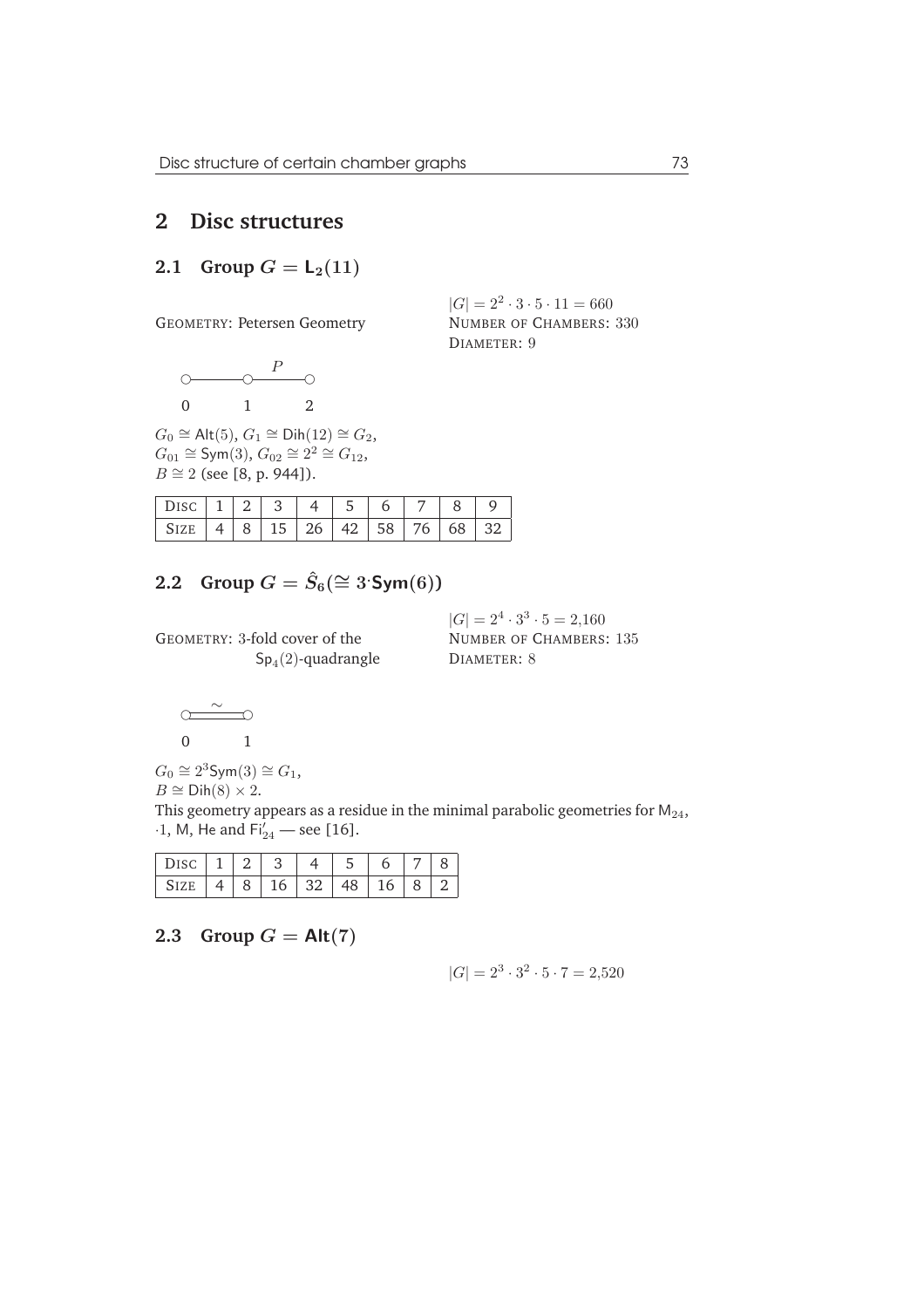1. GEOMETRY:

NUMBER OF CHAMBERS: 315 DIAMETER: 8

NUMBER OF CHAMBERS: 315

DIAMETER: 5

$$
\begin{matrix}\n0 & 0 \\
0 & 1\n\end{matrix}
$$

 $G_0 \cong \mathsf{Sym}(4) \cong G_1$ ,  $B \cong \text{Dih}(8)$ .

Biduads  $(ab)(cd)$  and triduads  $(ab)(cd)(ef)$  are unordered pairs and triples of disjoint duads of a 7-element set. This rank 2 geometry also appears as a residue in a number of sporadic geometries; see [16].

|  |  |  | $18$   16   32   56   72   ' | $.98 \pm 28$ |  |
|--|--|--|------------------------------|--------------|--|

2. GEOMETRY:

 $C_3$ -Geometry for Alt $(7)$ 

❢ ❢ ❢ 0 1 2

points lines planes

$$
G_0 \cong \text{Alt}(6), G_1 \cong (3 \times \text{Alt}(4))2, G_2 \cong L_3(2),
$$
  
\n
$$
G_{01} \cong G_{02} \cong G_{12} \cong \text{Sym}(4),
$$
  
\n
$$
B \cong \text{Dih}(8).
$$

The points are the points of a 7-element set  $\Omega$ , the lines are all 3-element subsets of  $\Omega$  and the planes are one Alt(7)-orbit of  $PG(2, 2)$  on  $\Omega$ . See [16] and [12]. This geometry receives further attention in section 3.

| Disc        |   |    |    |     |     |
|-------------|---|----|----|-----|-----|
| <b>SIZE</b> | h | 20 | 56 | 128 | 104 |

3. GEOMETRY: NUMBER OF CHAMBERS: 315 DIAMETER: 5

This chamber system is something of a hybrid of the chamber system in Example 2. Starting with the chamber system  $\mathcal C$  of the Alt(7)  $C_3$ -geometry, we choose a fixed  $\mu \in Sym(7) \setminus Alt(7)$  and then define two chambers c, d of C to be  $0'$ - adjacent if  $c\mu$  and  $d\mu$  are 0-adjacent. Together with the other 0-, 1-, 2-adjacencies of  $C$ , this delivers a rank 4 chamber system with diagram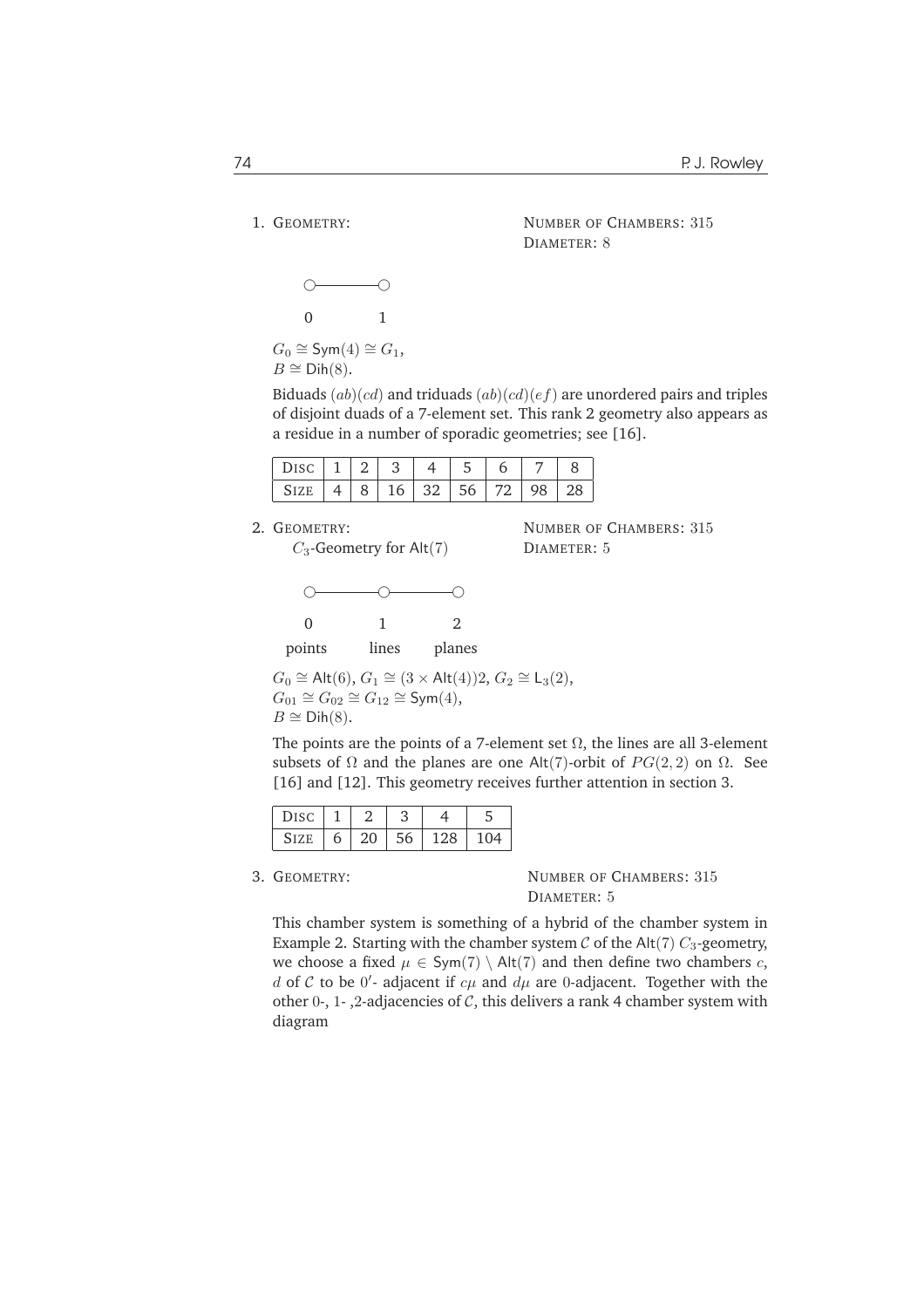

$$
B \cong \text{Dih}(8),
$$
  

$$
P_i \cong \text{Sym}(4) \text{ for } i \in \{0, 0', 1, 2\}.
$$

| <b>DISC</b> |   |    |    |       |  |
|-------------|---|----|----|-------|--|
| <b>SIZE</b> | 8 | 26 | 88 | 1 ን በ |  |

4. GEOMETRY: Petersen Geometry



NUMBER OF CHAMBERS: 630 DIAMETER: 11

| $G_0 \cong \text{Sym}(5)$ , $G_1 \cong (3 \times 2^2)2$ , $G_2 \cong \text{Sym}(4)$ , |
|---------------------------------------------------------------------------------------|
| $G_{01} \cong \text{Dih}(12), G_{02} \cong \text{Dih}(8) \cong G_{12}$ ,              |
| $B \cong 2^2$ (see [8, p. 945]).                                                      |

5. GEOMETRY: Chamber system of type  $\tilde A_2$ 

NUMBER OF CHAMBERS: 2,520 DIAMETER: 9

$$
B=1,
$$

 $P_i \cong 3, i \in \{0, 1, 2\}.$  (See [14, p. 53].)

| Disc 1   2   3   4   5                               |  |  |  |  |  |
|------------------------------------------------------|--|--|--|--|--|
| SIZE   6   24   72   192   468   851   737   164   5 |  |  |  |  |  |

**Remark 2.1.** Taking  $P_0 = \langle (123)(456) \rangle$ ,  $P_1 = \langle (124)(375) \rangle$  and  $P_2 =$  $\langle (153)(276) \rangle$  (and noting that the chambers are just the elements of Alt(7) and  $c_0 = 1$ ,  $D_9(c_0)$  looks as follows: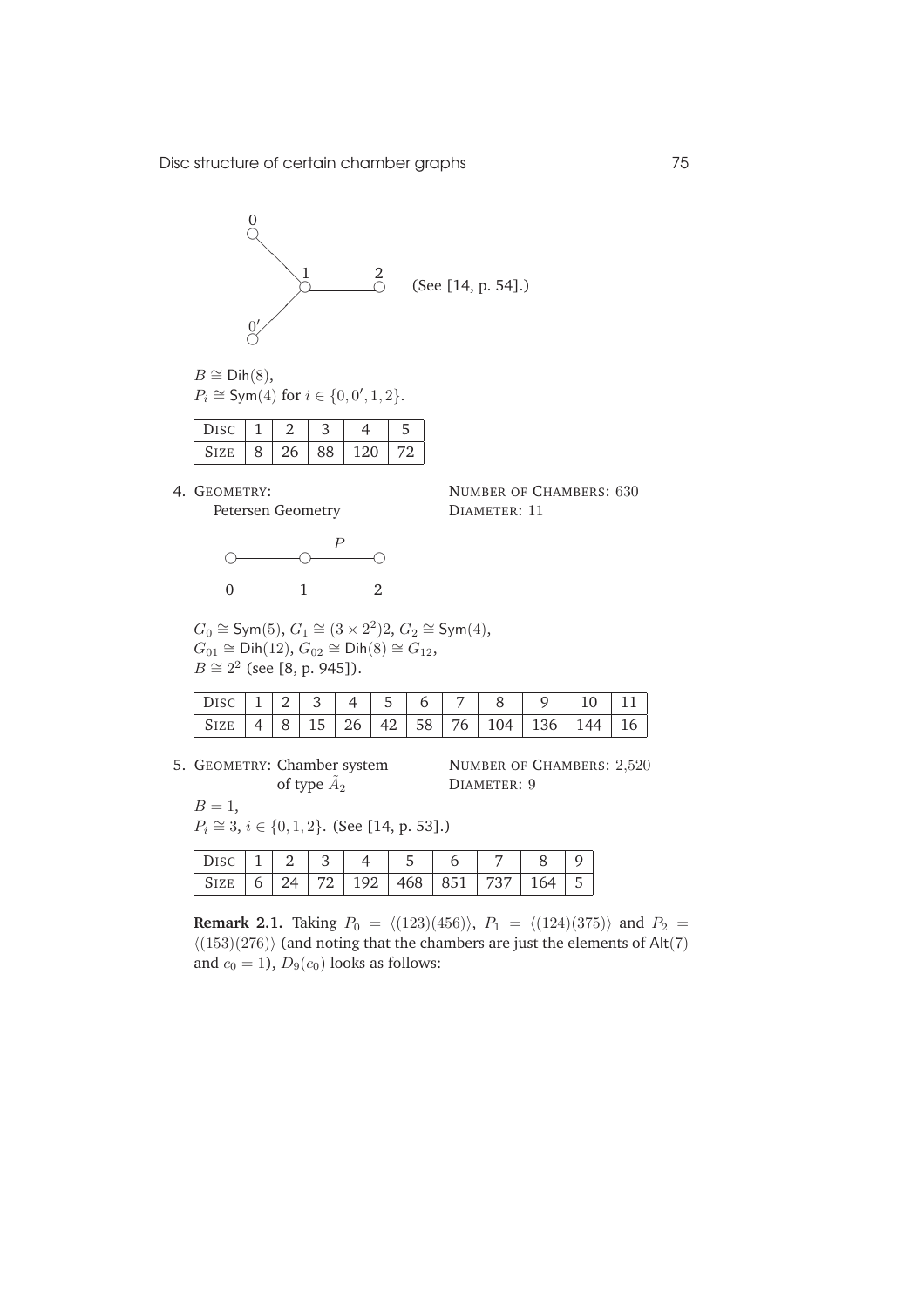$$
(1456273) \quad \bigcirc \quad \frac{0 \quad (24)(37)}{1} \quad \frac{1}{1} \quad \frac{1}{1} \quad \frac{2}{1} \quad \bigcirc \quad (1372654)
$$
\n
$$
(12)(35)
$$

The labels on the edges indicate the  $i$ -adjacency.

## 2.4 Group  $G = Sym(7)$

GEOMETRY: Number 17 of [4]  $\begin{picture}(180,10) \put(0,0){\dashbox{0}} \put(10,0){\circle{10}} \put(10,0){\circle{10}} \put(10,0){\circle{10}} \put(10,0){\circle{10}} \put(10,0){\circle{10}} \put(10,0){\circle{10}} \put(10,0){\circle{10}} \put(10,0){\circle{10}} \put(10,0){\circle{10}} \put(10,0){\circle{10}} \put(10,0){\circle{10}} \put(10,0){\circle{10}} \put(10,0){\circle{10}} \put(10,0){\circle{10$ 0 1 2 3

 $|G| = 2^4 \cdot 3^2 \cdot 5 \cdot 7 = 5,040$ NUMBER OF CHAMBERS: 840 DIAMETER: 10

The type 0 objects are the elements of a 7-element set  $\Omega$  and the objects of type 1, 2, 3 are, respectively, all the 2-, 3- and 4-element subsets of  $\Omega$ .

 $G_0 \cong \mathsf{Sym}(6)$ ,  $G_1 \cong 2 \times \mathsf{Sym}(5)$ ,  $G_2 \cong \mathsf{Sym}(3) \times \mathsf{Sym}(4) \cong G_3$ ,  $G_{01} \cong Sym(5)$ ,  $G_{02} \cong 2 \times Sym(4) \cong G_{12}$ ,  $G_{03} \cong \mathsf{Sym}(3) \times \mathsf{Sym}(3) \cong G_{23}, G_{13} \cong 2^2 \times \mathsf{Sym}(3),$  $G_{012} \cong Sym(4), G_{013} \cong G_{023} \cong G_{123} \cong 2 \times Sym(3),$  $B \cong Sym(3)$ .

| Disc 1   2   3   4   5   6                                                                                                             |  |  |  |  | 78910 |  |
|----------------------------------------------------------------------------------------------------------------------------------------|--|--|--|--|-------|--|
| $\vert$ SIZE $\vert$ 6 $\vert$ 17 $\vert$ 39 $\vert$ 68 $\vert$ 102 $\vert$ 136 $\vert$ 147 $\vert$ 135 $\vert$ 108 $\vert$ 81 $\vert$ |  |  |  |  |       |  |

#### **2.5** Group  $G = L_2(25)$

GEOMETRY: Petersen Geometry



 $|G| = 2^3 \cdot 3 \cdot 5^2 \cdot 13 = 7,800$ NUMBER OF CHAMBERS: 1,950 DIAMETER: 18

 $G_0 \cong \mathsf{Sym}(5)$ ,  $G_1 \cong \mathsf{Dih}(24)$ ,  $G_2 \cong \mathsf{Sym}(4)$ ,  $G_{01} \cong \text{Dih}(12), G_{01} \cong G_{12} \cong \text{Dih}(8),$  $B \cong 2^2$ . (See [8, p. 944].)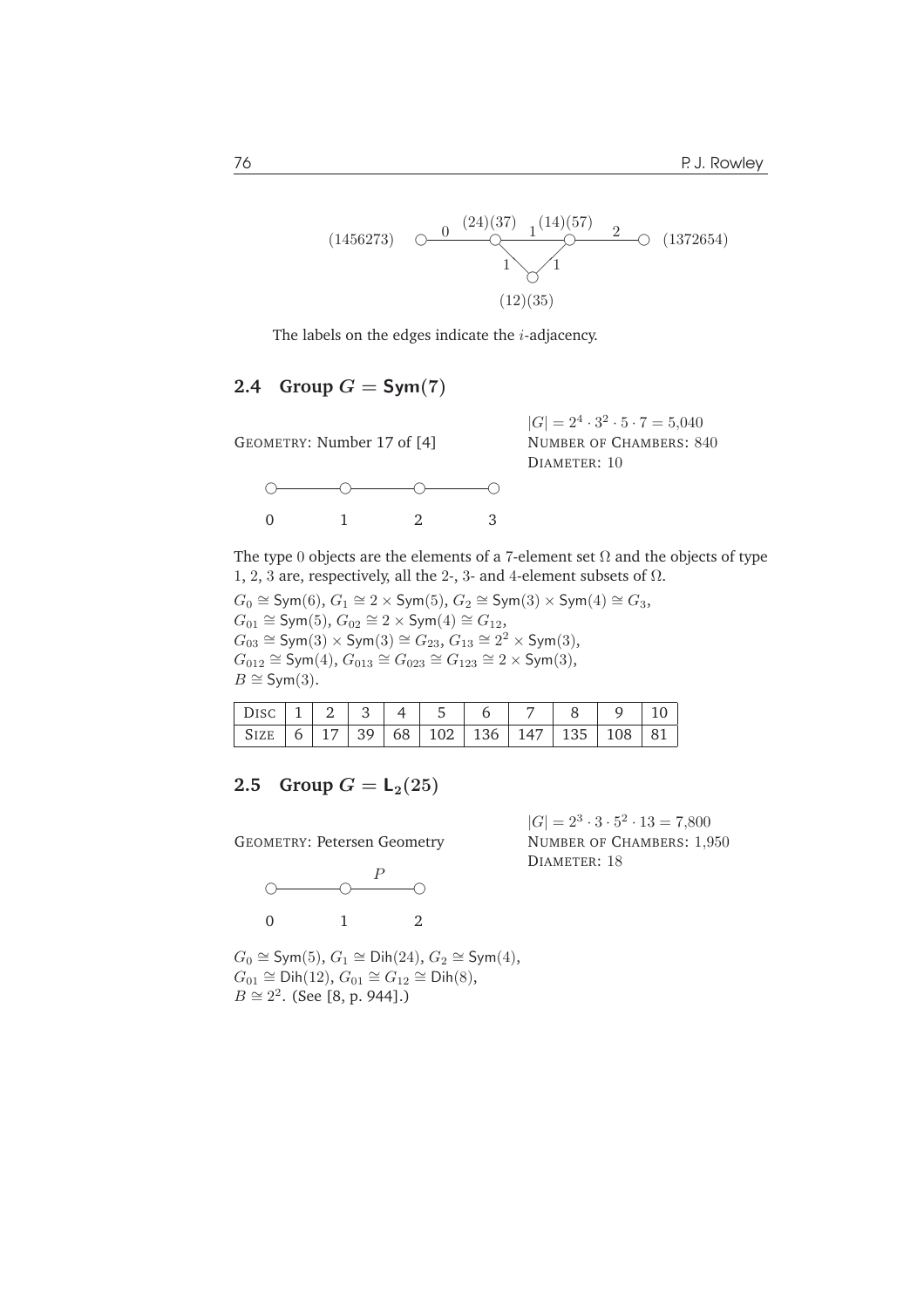| Disc        | 2 | 3 | $\frac{1}{1}$ 4 $\frac{1}{1}$ |    | 5   | 6 7             | 8                         | 9   | 10  |     |    |    |
|-------------|---|---|-------------------------------|----|-----|-----------------|---------------------------|-----|-----|-----|----|----|
| <b>SIZE</b> |   |   | 26                            | 42 | 58  | 76 <sub>1</sub> | .04                       | 136 | 176 |     |    |    |
|             |   |   |                               |    |     |                 | $12 \mid 13 \mid 14 \mid$ |     | 15  | 16  | 17 | 18 |
|             |   |   |                               |    | 192 | 216             | 256                       | 256 | 232 | 100 |    |    |

## **2.6** Group  $G = M_{11}$

 $|G| = 2^4 \cdot 3^2 \cdot 5 \cdot 11 = 7,920$ 

1. GEOMETRY: Number 27 of [4].



NUMBER OF CHAMBERS: 2,640 DIAMETER: 11

Considering M<sub>11</sub> acting 3-transitively on the 12-element set  $\Omega$ , we may describe the geometry thus. The objects of type 0 and 1 are, respectively all 1- and 2- subsets of  $\Omega$ ; those of type 2 are 3-element subsets of  $\Omega$  of the form  $Fix_{\Omega}(g)$  where g is an element of order 3 in  $M_{11}$  and those of type 3 are one "half" of a total (that is, a 6-element subset of the  $6 \mid 6$  partition). Incidence is symmetized containment.

$$
G_0 \cong L_2(11), G_1 \cong Sym(5), G_2 \cong 3(Sym(3) \times 2), G_3 \cong Alt(6),
$$
  
\n
$$
G_{01} \cong Alt(5) \cong G_{03}, G_{02} \cong 2 \times Sym(3) \cong G_{12}, G_{13} \cong Sym(4),
$$
  
\n
$$
G_{23} \cong 3^2 : 2,
$$
  
\n
$$
G_{012} \cong G_{023} \cong G_{123} \cong Sym(3), G_{013} \cong Alt(4),
$$
  
\n
$$
B \cong 3.
$$

| $  \text{ Disc }   1   2   3   4   5   6   7   8   9   10   11  $ |  |  |  |  |  |  |
|-------------------------------------------------------------------|--|--|--|--|--|--|
| SIZE   6   19   51   106   204   327   426   534   549   393   24 |  |  |  |  |  |  |

2. GEOMETRY:

NUMBER OF CHAMBERS: 3,960 DIAMETER: 10



Regarding  $M_{11}$  as the stabilizer of the  $S(12, 6, 5)$  Steiner system on a 12element set  $\Omega$  and an element  $\alpha$  of  $\Omega$ , the geometry may be described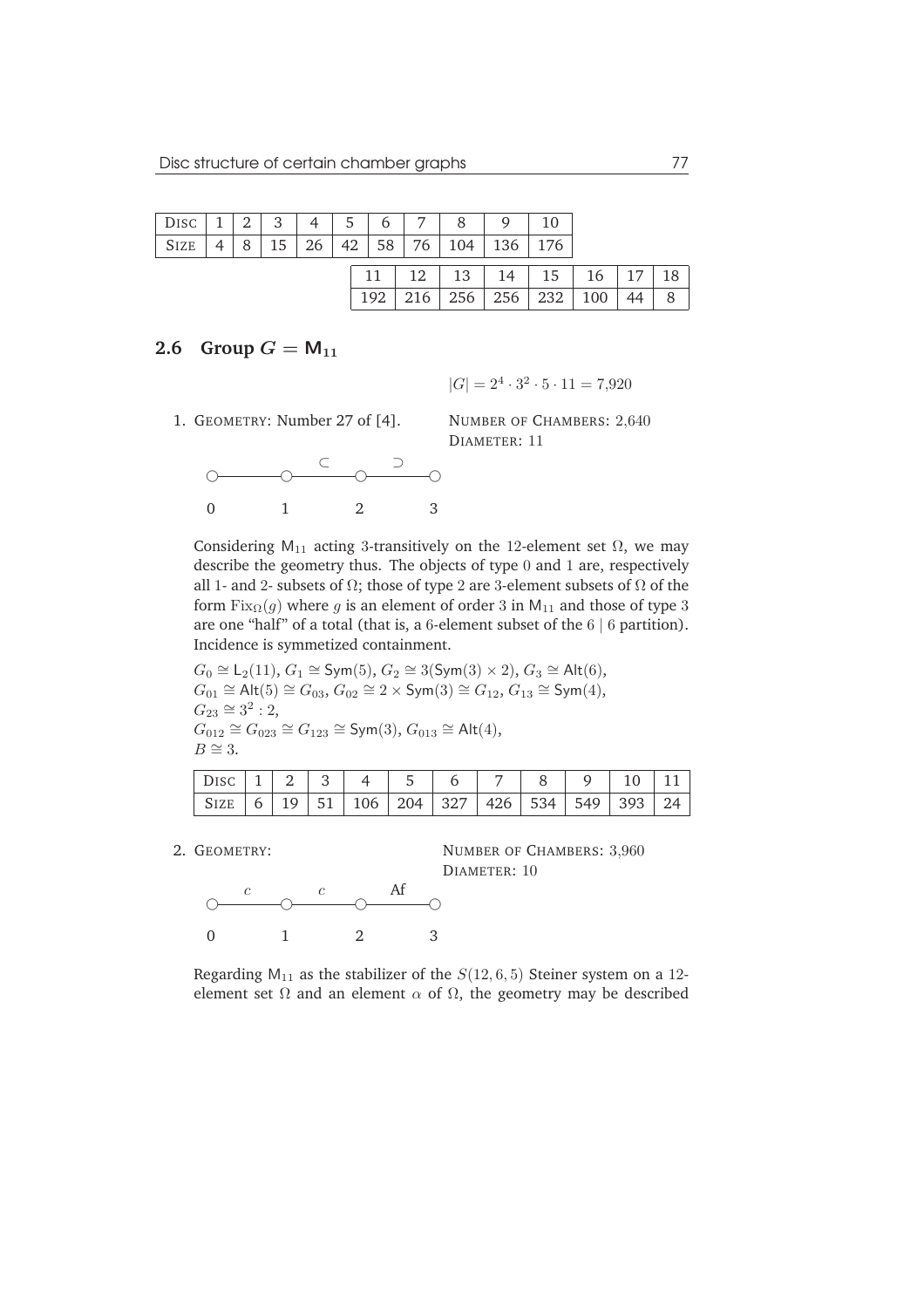as follows. The objects of type 0,1,2 are, respectively, all 1-, 2- and 3 element subsets of  $\Omega \setminus \{\alpha\}$  and those of type 3 all the hexads of  $S(12, 6, 5)$ containing  $\alpha$ . See [13, pp. 72 and 94].

$$
G_0 \cong M_{10}, G_1 \cong M_9: 2, G_2 \cong 2 \text{ Sym}(4), G_3 \cong \text{Sym}(5),
$$
  
\n
$$
G_{01} \cong 3^2: Q_8, G_{02} \cong \text{SDih}(16) \cong G_{12}, G_{03} \cong \text{Sym}(4),
$$
  
\n
$$
G_{13} \cong 2 \times \text{Sym}(3) \cong G_{23}, G_{012} \cong Q_8, G_{013} \cong \text{Sym}(3), G_{023} \cong 2^2 \cong G_{123},
$$
  
\n
$$
B \cong 2.
$$

|  |  |  | (SDih $(n)$ denotes the semidihedral group of order <i>n</i> .) |
|--|--|--|-----------------------------------------------------------------|
|--|--|--|-----------------------------------------------------------------|

| DISC   1   2   3   4   5   6   7   8   9   10 |  |  |  |  |  |
|-----------------------------------------------|--|--|--|--|--|
| SIZE 7 26 73 155 300 494 636 756 864 648      |  |  |  |  |  |

3. GEOMETRY: Petersen Geometry

NUMBER OF CHAMBERS: 3,960 DIAMETER: 15



Again starting with M<sub>11</sub> acting 3-transitively on a 12-element set  $\Omega$ , we take as our objects of type 0, 1, 2 to be, respectively, all 1-, 2- and 3- subset of  $\Omega$  and objects of type 3 to be 4 subsets of the form  $Fix_{\Omega}(g)$  where g is an involution of  $M_{11}$ . Incidence being symmeterized inclusion.

$$
G_0 \cong L_2(11), G_1 \cong Sym(5), G_2 \cong 3(Sym(3) \times 2),
$$
  
\n
$$
G_3 \cong 2^{\cdot}Sym(4), G_{01} \cong Alt(5), G_{02} \cong G_{03} \cong G_{12} \cong G_{23} \cong 2 \times Sym(3),
$$
  
\n
$$
G_{13} \cong Dih(8), G_{012} \cong Sym(3), G_{013} \cong G_{023} \cong G_{123} \cong 2^2, B \cong 2.
$$
  
\n(See [8, p. 954].)

|                                                             |  |  | DISC   1   2   3   4   5   6 |  |  |
|-------------------------------------------------------------|--|--|------------------------------|--|--|
| SIZE   5   13   28   55   101   171   278   406   516   578 |  |  |                              |  |  |

| ני ו      | 13  |     | 15 |
|-----------|-----|-----|----|
| $612$ 590 | 446 | 144 | 16 |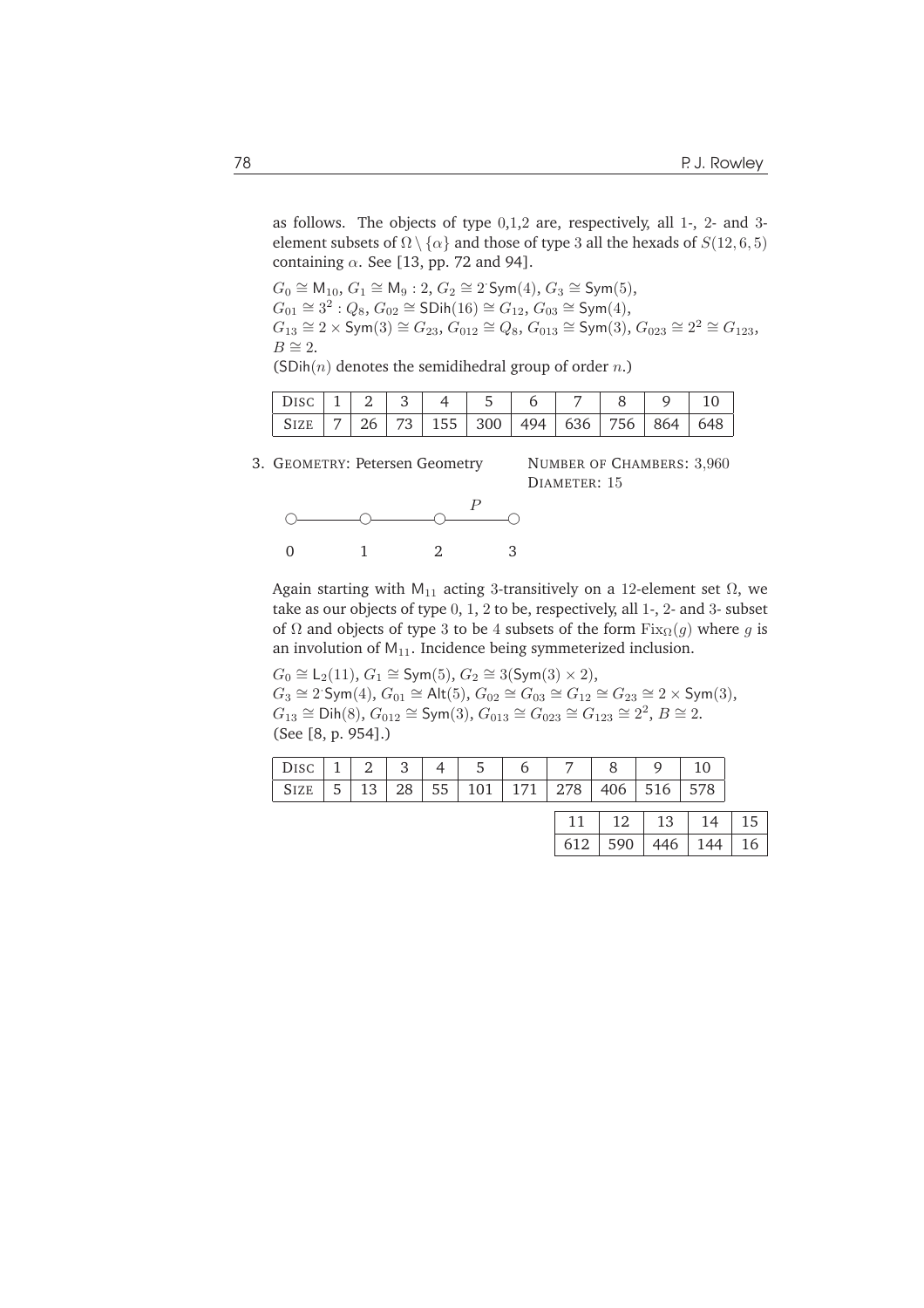## 2.7 Group  $G = A_8$



 $|G| = 2^6 \cdot 3^2 \cdot 5 \cdot 7 = 20,160$ NUMBER OF CHAMBERS: 2,520 DIAMETER: 8



Let  $\Omega$  be an 8-element set. Then the objects of type 0,1,2 are, respectively the elements, duads and  $4^2$  partitions of  $\Omega$ . The 35  $4^2$  partitions of  $\Omega$  may be identified with the lines of projective 3-space (see [13, Proposition 1]). Objects of type 3 are the points of the projective 3-space which may be identified with a set of seven  $2^4$  partitions of  $\Omega$  (there are  $105 = 7 \times 15\ 2^4$  partitions of  $\Omega$ ). These seven  $2^4$  partitions may also be viewed as the non-identity elements of  $O_2(G_3)$ . For the definition of incidence and more details see [12, Section 3].

 $G_0 \cong \mathsf{Alt}(7), G_1 \cong \mathsf{Sym}(6), G_2 \cong (\mathsf{Alt}(4) \times \mathsf{Alt}(4)) : 2^2,$  $G_3 \cong 2^3 : L_3(2),$  $G_{01} \cong$  Alt $(6)$ ,  $G_{02} \cong (3 \times$  Alt $(4))$ : 2,  $G_{03} \cong L_3(2)$ ,  $G_{12} \cong 2^3$ : Sym(3),  $G_{23} \cong 2^3$ : Sym(4),  $G_{13} \cong$  Sym(4) × 2,  $G_{012} \cong G_{013} \cong G_{023} \cong \text{Sym}(4), G_{123} \cong \text{Dih}(8) \times 2,$  $B \cong \text{Dih}(8)$ .

|  | c  |                 |     |    |     |  |
|--|----|-----------------|-----|----|-----|--|
|  | Q2 | $\frac{1}{256}$ | 488 | 20 | 744 |  |

#### **2.8** Group  $G = U_4(2)$



 $|G| = 2^6 \cdot 3^4 \cdot 5 = 25,920$ NUMBER OF CHAMBERS: 25,920 DIAMETER: 12



For each  $i \in I$ ,  $G_J \cong 3$  for  $J = I \setminus \{i\}$  and  $B = 1$ . (See [11] for the other stabilizers.)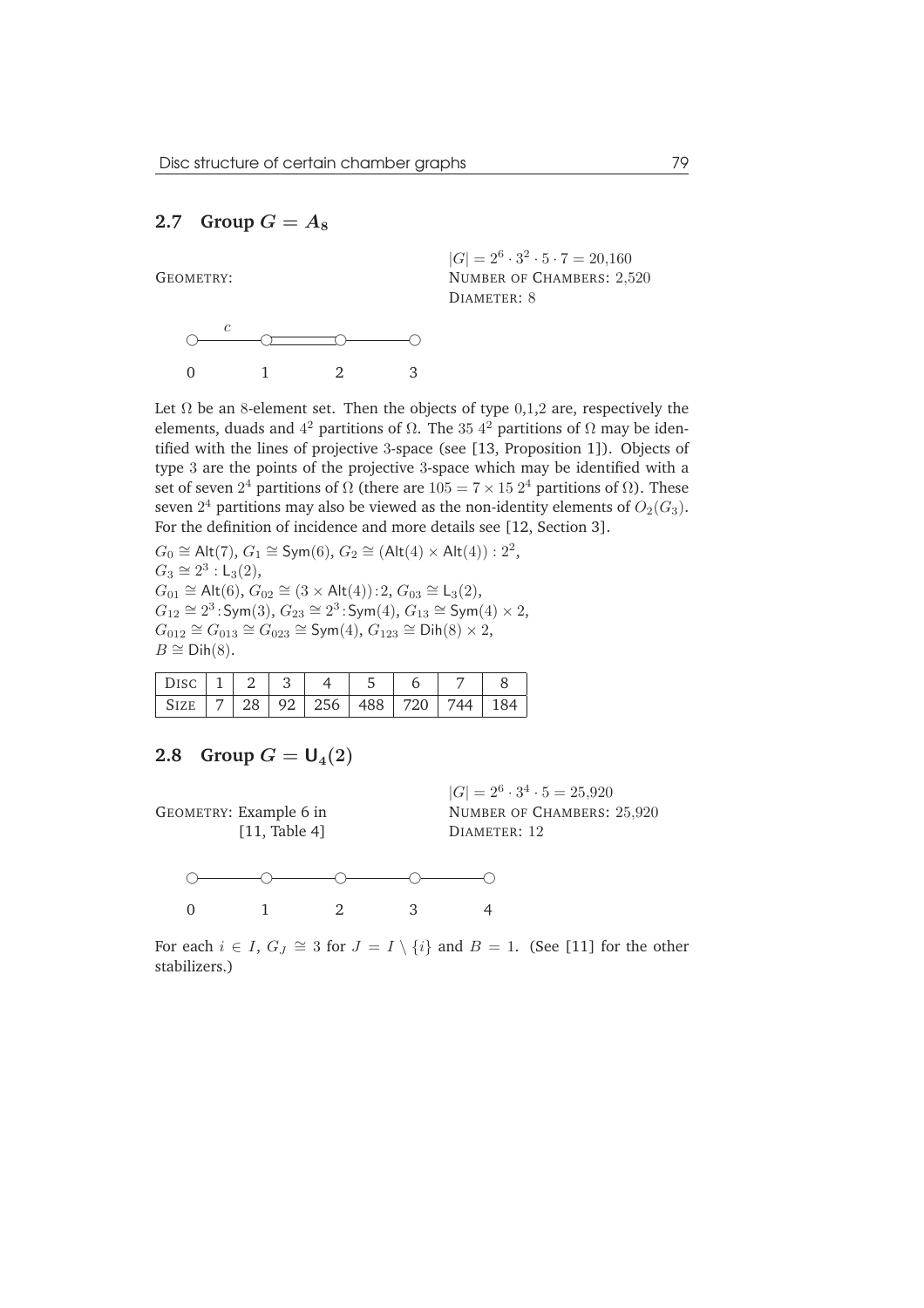|      |               |    |     | DISC   1   2   3   4   5   6 |                                        | $\frac{1}{2}$ 7 $\frac{1}{2}$ | 8 <sup>1</sup> | $\Omega$ |    | <sup>10</sup> |
|------|---------------|----|-----|------------------------------|----------------------------------------|-------------------------------|----------------|----------|----|---------------|
| Size | <sup>10</sup> | 60 | 260 |                              | 855   2190   4510   6930   6542   3325 |                               |                |          |    | 1150          |
|      |               |    |     |                              |                                        |                               |                |          | 11 | 12            |
|      |               |    |     |                              |                                        |                               |                |          | 85 |               |

### **2.9** Group  $G = M_{12}$

 $|G| = 2^6 \cdot 3^3 \cdot 5 \cdot 11 = 95,040$ 

1. GEOMETRY: Number 5 of [4]



NUMBER OF CHAMBERS: 1,320 DIAMETER: 6

With G acting (5-transitively) on the 12-element set  $\Omega$ , we take all 1-, 2and 3-sets of  $\Omega$  to be the objects of type 0,1,2 of the geometry respectively.

 $G_0 \cong M_{11}$ ,  $G_1 \cong M_{10}$ : 2,  $G_2 \cong 3^2$ : 2Sym $(4)$ ,  $G_{01} \cong M_{10}$ ,  $G_{02} \cong 3^2$ : SDih(16)  $\cong G_{12}$ ,  $B \cong 3^2$ :  $Q_8$ .

| $\sim$ $\sim$<br>DISC |   |  |     |  |
|-----------------------|---|--|-----|--|
|                       | . |  | 243 |  |

2. GEOMETRY:

NUMBER OF CHAMBERS: 47,520 DIAMETER: 15



With  $\Omega$  a 12-element set, the objects of type 0, 1, 2, 3 and 4 are, respectively 1-, 2-, 3-, 4-subsets of  $\Omega$  and the hexads of the Steiner system  $S(12, 6, 5)$ . See [13, pp. 72 and 94].

 $G_0 \cong$  M<sub>11</sub>,  $G_1 \cong$  Alt $(6)$ ∶2<sup>2</sup>  $\cong$   $G_4$ ,  $G_2 \cong 3^2$  : 2Sym $(4)$ ,  $G_3 \cong 2_+^{1+4}$  : Sym $(3)$ ,  $G_{0123} \cong Q_8$ ,  $G_{0124} \cong \text{Sym}(3)$ ,  $G_{0134} \cong G_{0234} \cong G_{1234} \cong 2^2$ ,  $B \cong 2$ .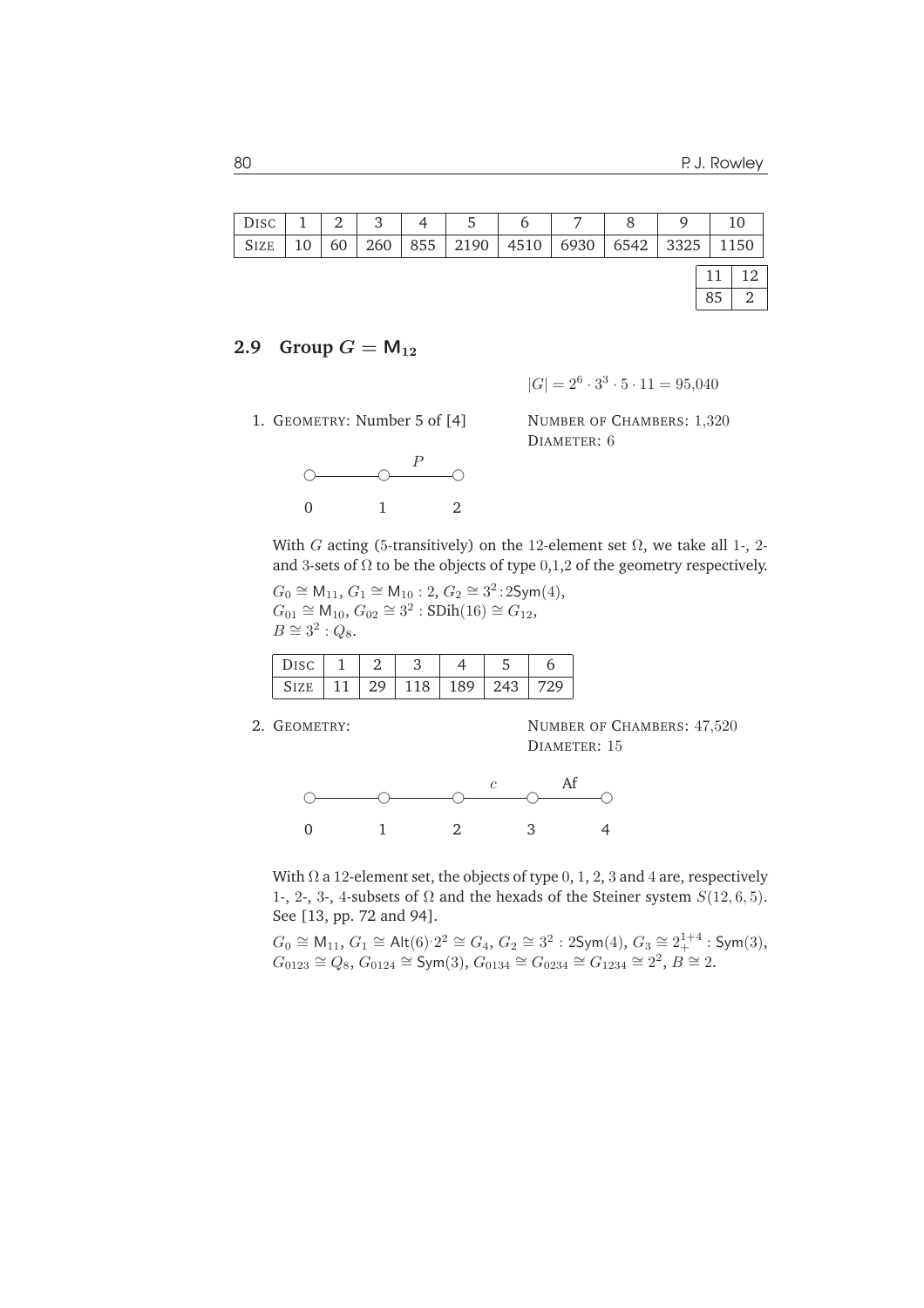| $ $ DISC $ $ 1 |   |    |  | 2345678                                     |      |      | 9                                    | -10  |
|----------------|---|----|--|---------------------------------------------|------|------|--------------------------------------|------|
| SIZE           | 8 | 34 |  | 107   263   574   1116   1887   2934   4280 |      |      |                                      | 5692 |
|                |   |    |  |                                             |      |      | $11 \mid 12 \mid 13 \mid 14 \mid 15$ |      |
|                |   |    |  | 6504                                        | 6840 | 6912 | 6480                                 | 3888 |

## **2.10** Group  $G = U_3(5)$

 $|G| = 2^4 \cdot 3^2 \cdot 5^3 \cdot 7 = 126,000$ 

1. GEOMETRY:



NUMBER OF CHAMBERS: 15,750 DIAMETER: 10

See [7] and [12].

 $G_0 \cong G_1 \cong G_2 \cong G_3 \cong \mathsf{Alt}(7), G_{01} \cong G_{23} \cong \mathsf{Alt}(6),$  $G_{02} \cong G_{13} \cong (3 \times \text{Alt}(4)) : 2, G_{03} \cong G_{12} \cong L_3(2),$  $G_{012} \cong G_{013} \cong G_{023} \cong G_{123} \cong \text{Sym}(4), B \cong \text{Dih}(8).$ 

| DISC   1   2   3   4   5 |  |  |  |                                                             |  |  |
|--------------------------|--|--|--|-------------------------------------------------------------|--|--|
|                          |  |  |  | SIZE   8   40   176   704   2080   4748   5680   2060   252 |  |  |

2. GEOMETRY:



NUMBER OF CHAMBERS: 15,750 DIAMETER: 10

See [7] and [19].

 $G_0 \cong G_1 \cong G_2 \cong G_3 \cong \mathsf{Alt}(7), G_{01} \cong G_{03} \cong \mathsf{L}_3(2),$  $G_{02} \cong G_{13} \cong (3 \times \text{Alt}(4)) : 2, G_{12} \cong L_3(2), G_{23} \cong \text{Alt}(6),$  $G_{012} \cong G_{013} \cong G_{023} \cong G_{123} \cong \text{Sym}(4), B \cong \text{Dih}(8).$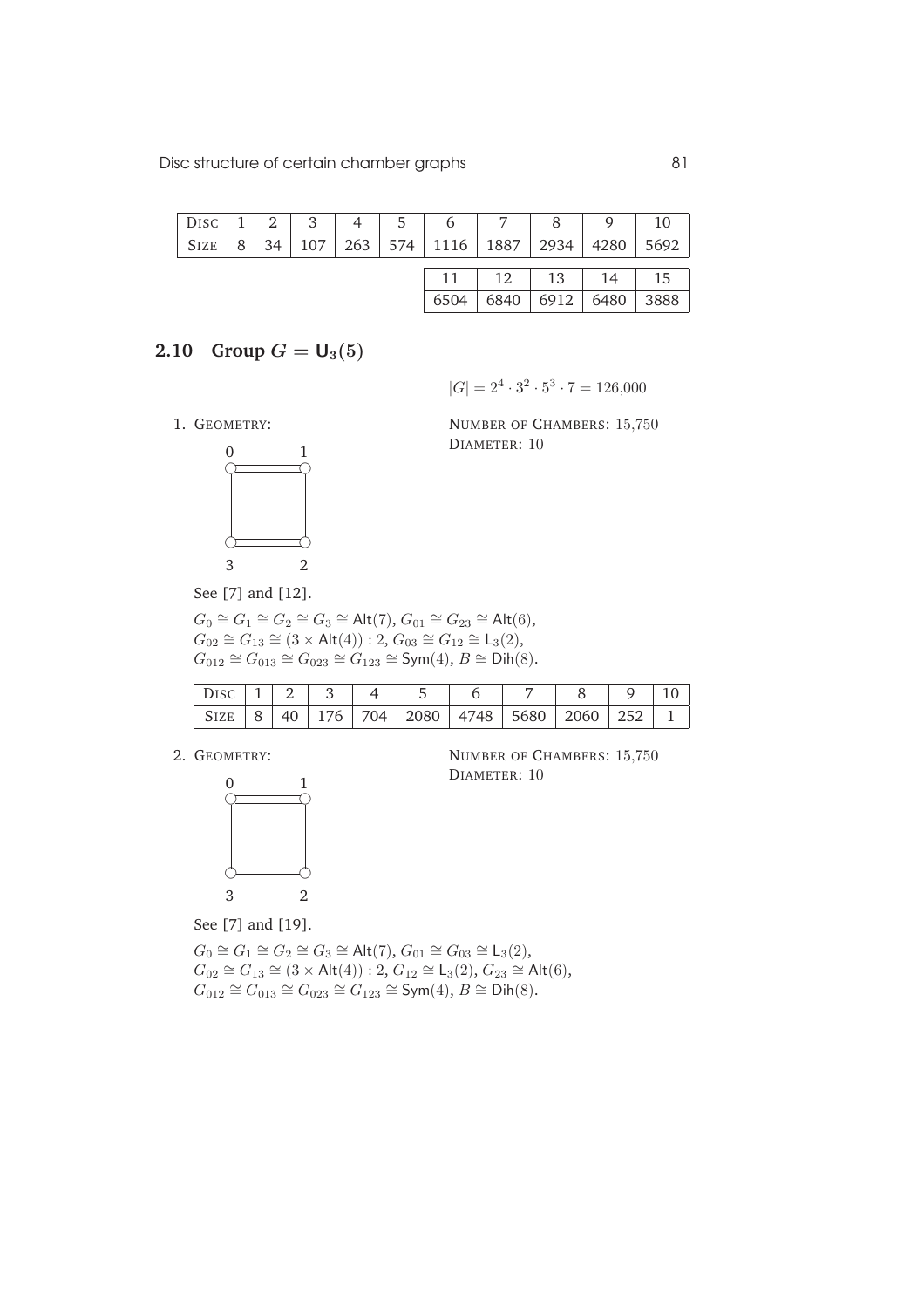|  |  | $DISC   1   2   3   4   5   6   7   8   9   10$ |  |  |  |
|--|--|-------------------------------------------------|--|--|--|
|  |  |                                                 |  |  |  |

## **2.11 Group**  $G = J_1$

GEOMETRY:

Number 28 of [4]



 $|G| = 2^3 \cdot 3 \cdot 5 \cdot 7 \cdot 11 \cdot 19 = 175{,}500$ NUMBER OF CHAMBERS: 29,260 DIAMETER: 12

 $G_0 \cong L_2(11)$ ,  $G_1 \cong 2 \times$  Alt $(5)$ ,  $G_2 \cong$  Sym $(3) \times$  Dih $(10)$ ,  $G_{01} \cong$  Alt(5),  $G_{02} \cong G_{12} \cong 2 \times \text{Sym}(3)$ ,  $B \cong Sym(3)$ .

| $_{\rm DISC}$ | 2  | $\mathbf{Q}$ | 4   | 5    |               |      |      | 10   |
|---------------|----|--------------|-----|------|---------------|------|------|------|
| <b>SIZE</b>   | 29 | 119          | 209 | 1379 | $1260$   2124 | 3960 | 9402 | 8196 |
|               |    |              |     |      |               |      |      | 12   |
|               |    |              |     |      |               |      | 3102 | 468  |

## **2.12** Group  $G =$  Alt $(9)$

GEOMETRY:

Petersen Geometry

 $|G| = 2^6 \cdot 3^4 \cdot 5 \cdot 7 = 1,811,440$ NUMBER OF CHAMBERS: 22,680 DIAMETER: 18



See [8].

 $G_0 \cong \text{Sym}(7)$ ,  $G_1 \cong 2.\text{Sym}(5)$ ,  $G_2 \cong \text{Sym}(4) \times \text{Sym}(3)$ ,  $G_3 \cong 2^3\text{Sym}(4)$ ,  $|G_{012}| = 2^3 3, |G_{013}| = |G_{023}| = |G_{123}| = 2^4,$  $|B| = 2^3$ .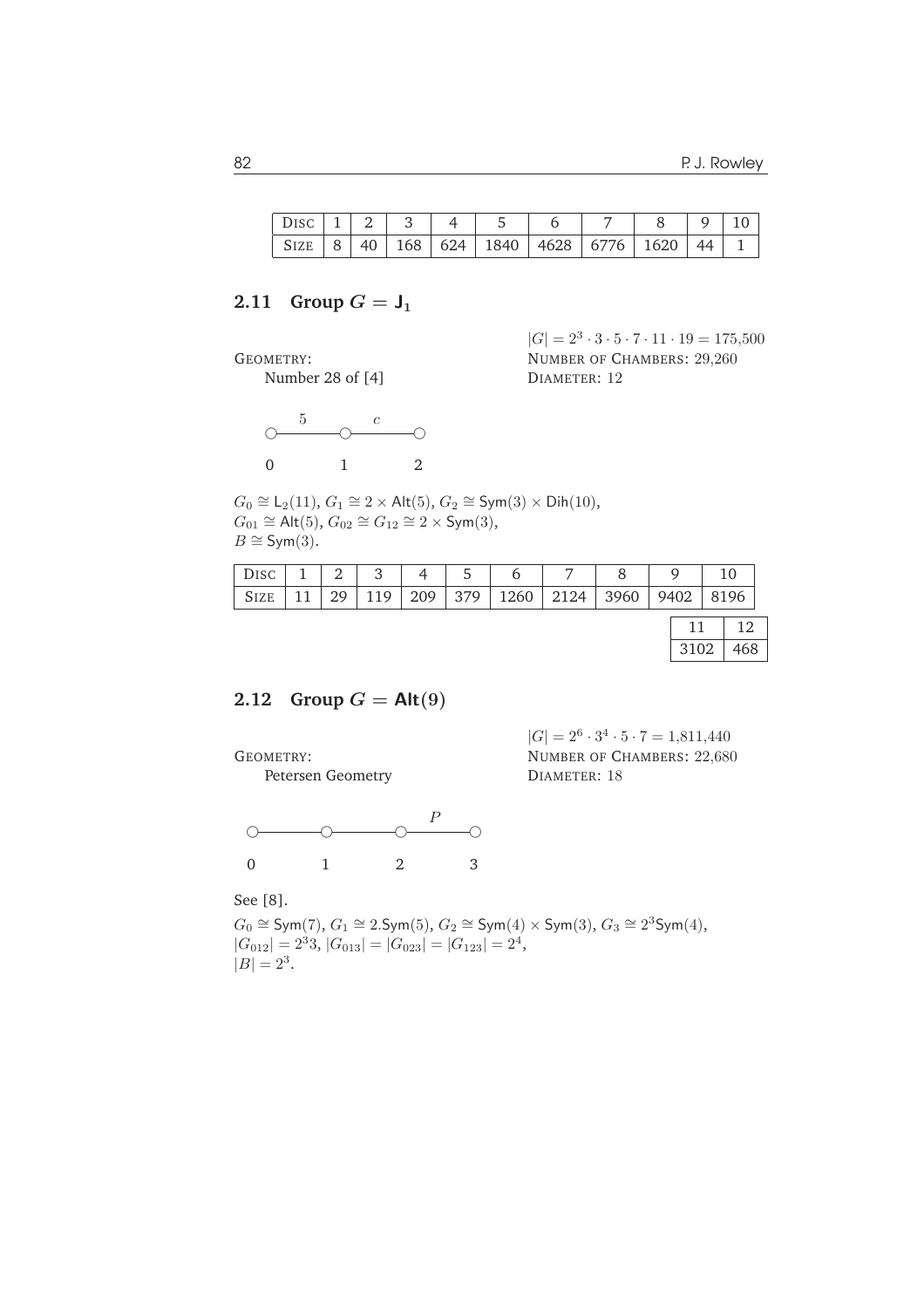| DISC $\vert 1 \vert 2 \vert$ |    | 3 <sup>1</sup> |    | 4 5 6 7 8            |              |      | $\mathsf{Q}$ | 10            |      |
|------------------------------|----|----------------|----|----------------------|--------------|------|--------------|---------------|------|
| SIZE                         | 13 | 28             |    | 55   101   171   278 |              | 442  | 692          | $1038$   1372 |      |
|                              |    |                | 12 | 13                   | 14   15   16 |      |              | 17            | 18   |
|                              |    |                |    | $1724$   2160        | 2760         | 3408 | 4032   3344  |               | 1056 |

### **2.13** Group  $G = M_{22}$

 $|G| = 2^7 \cdot 3^2 \cdot 5 \cdot 7 \cdot 11 = 443{,}520$ 

1. GEOMETRY:

NUMBER OF CHAMBERS: 3,465 DIAMETER: 5



If  $\Omega$  is a 22-element set upon which G acts transitively, then the objects of type 0 and 1 are, respectively, the two element subsets (duads) of  $\Omega$ and the triduads of  $\Omega$  (that is,  $2^3$  partition of hexads of the Steiner system  $S(22, 3, 6)$  on  $\Omega$ ). This is the minimal parabolic geometry for  $M_{22}$ (see [16]).

 $G_0 \cong 2^4$ : Sym(5),  $G_1 \cong 2^6$ Sym(3),  $G_{01} \cong 2^4 : \mathsf{Dih}(8).$ 

| DISC  |    |     |     |     |      |
|-------|----|-----|-----|-----|------|
| 517 F | 16 | -56 | 432 | 040 | 1920 |

2. GEOMETRY:

```
NUMBER OF CHAMBERS: 2,310
DIAMETER: 6
```


Number 43 of [4]

Assuming  $\Omega$  is as in Geometry 1 above, the objects of type 0, 1, 2 are respectively the elements, duads and hexads of Ω.

 $G_0 \cong L_3(4)$ ,  $G_1 \cong 2^4 : Sym(5)$ ,  $G_2 \cong 2^4 : Alt(6)$ ,  $G_{01} \cong G_{02} \cong 2^4$ : Alt $(5)$ ,  $G_{12} \cong 2^4$ : Sym $(4)$ ,  $B \cong 2^4$ : Alt $(4)$ .

| Disc              |  | ັ   |     |     |      |
|-------------------|--|-----|-----|-----|------|
| $\mathsf{S}$ 17 F |  | 144 | 320 | 768 | 1024 |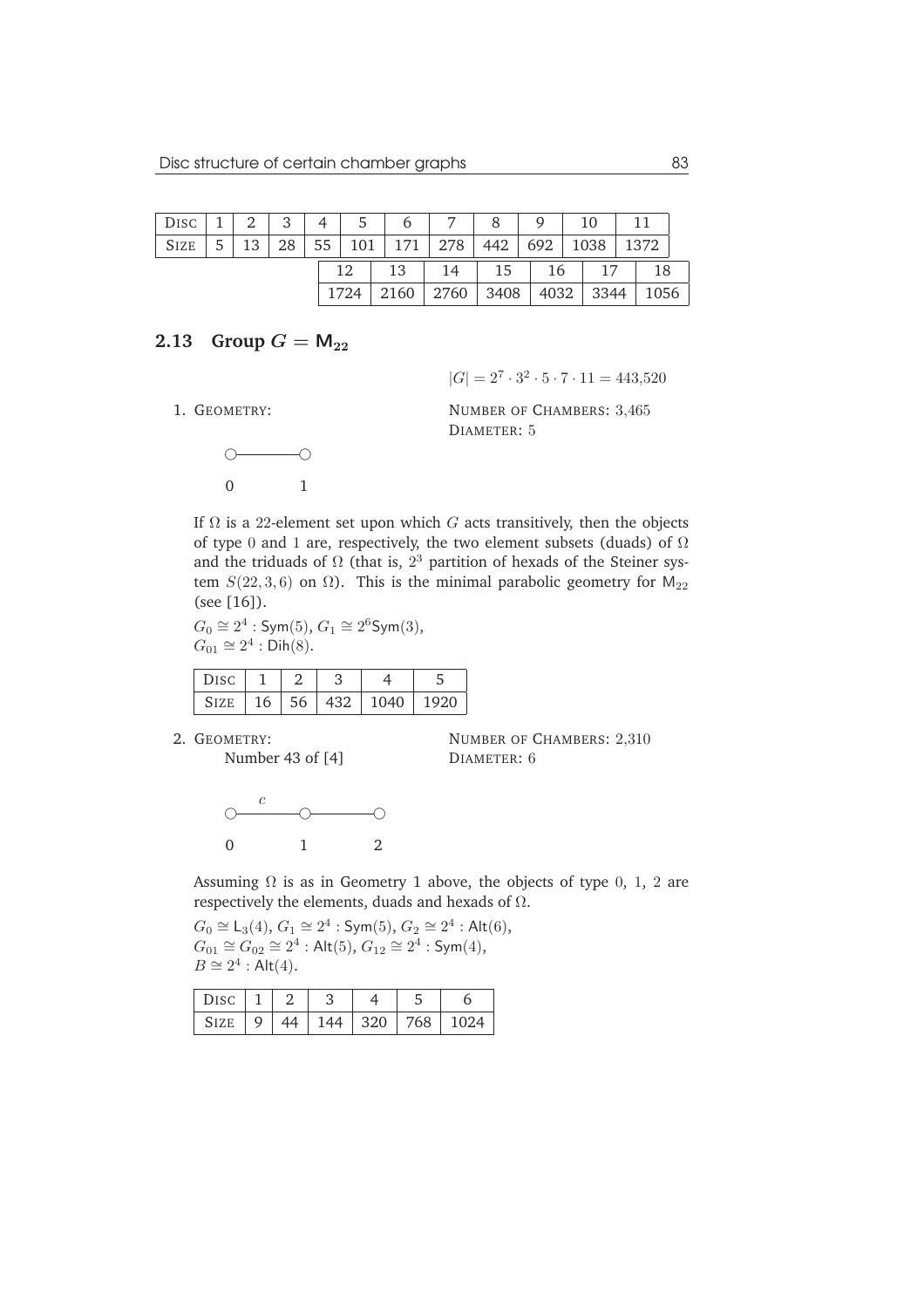#### **2.14** Group  $G = \text{Aut } M_{22}$

GEOMETRY:

Petersen Geometry



 $|G| = 2^8 \cdot 3^2 \cdot 5 \cdot 7 \cdot 11 = 887,040$ NUMBER OF CHAMBERS: 6,930 DIAMETER: 13

It is convenient to describe this geometry by beginning with a 24-element set  $\Omega$ , assumed to be equipped with the Steiner system  $S(24, 8, 5)$ . Now fix a duad D (2-element subset) of  $\Omega$ . Then Stab<sub>M<sub>24</sub></sub>  $D \cong$  Aut M<sub>22</sub> and objects of type 0,1,2 of the geometry are, respectively, all octads in  $\Omega \setminus D$ , all trios which have D contained in one of its octads and all sextets which have D contained in one of its tetrads. Incidence being given by compatibility of partitions (see [9]).

 $G_0 \cong (2^3 : L_3(2)) \times 2$ ,  $G_1 \cong 2^{1+4}(2^2 \times \text{Sym}(3))$ ,  $G_2 \cong 2^5 : \mathsf{Sym}(5)$ ,  $G_{01} \cong G_{02} \cong (2^3 : \mathsf{Sym}(4)) \times 2$ ,  $G_{12} \cong 2^5 : \mathsf{Dih}(8), B \cong (2^3 : \mathsf{Dih}(8)) \times 2.$ 

| DISC   $1$   $2$   $3$                    |  |    | 5 |                            |  |                  |      |  |
|-------------------------------------------|--|----|---|----------------------------|--|------------------|------|--|
| $\vert$ Size $\vert$ 5 $\vert$ 14 $\vert$ |  | 30 |   | 56   112   200   320   512 |  | 800 <sub>1</sub> | 1248 |  |
|                                           |  |    |   |                            |  |                  |      |  |

**Remark 2.2.**  $D_{13}(c_0)$  is a *B*-orbit.

#### **2.15** Group  $G = 3M_{22}$

GEOMETRY:



 $|G| = 2^7 \cdot 3^3 \cdot 5 \cdot 7 \cdot 11 = 1,330,560$ NUMBER OF CHAMBERS: 10,395 DIAMETER: 8

This is a 3-fold cover of the minimal parabolic geometry for  $M_{22}$  (see section 2.13).

 $G_0 \cong 2^4$ : Sym(5),  $G_1 \cong 2^6$ Sym(3),  $B \cong 2^4$ : Dih(8).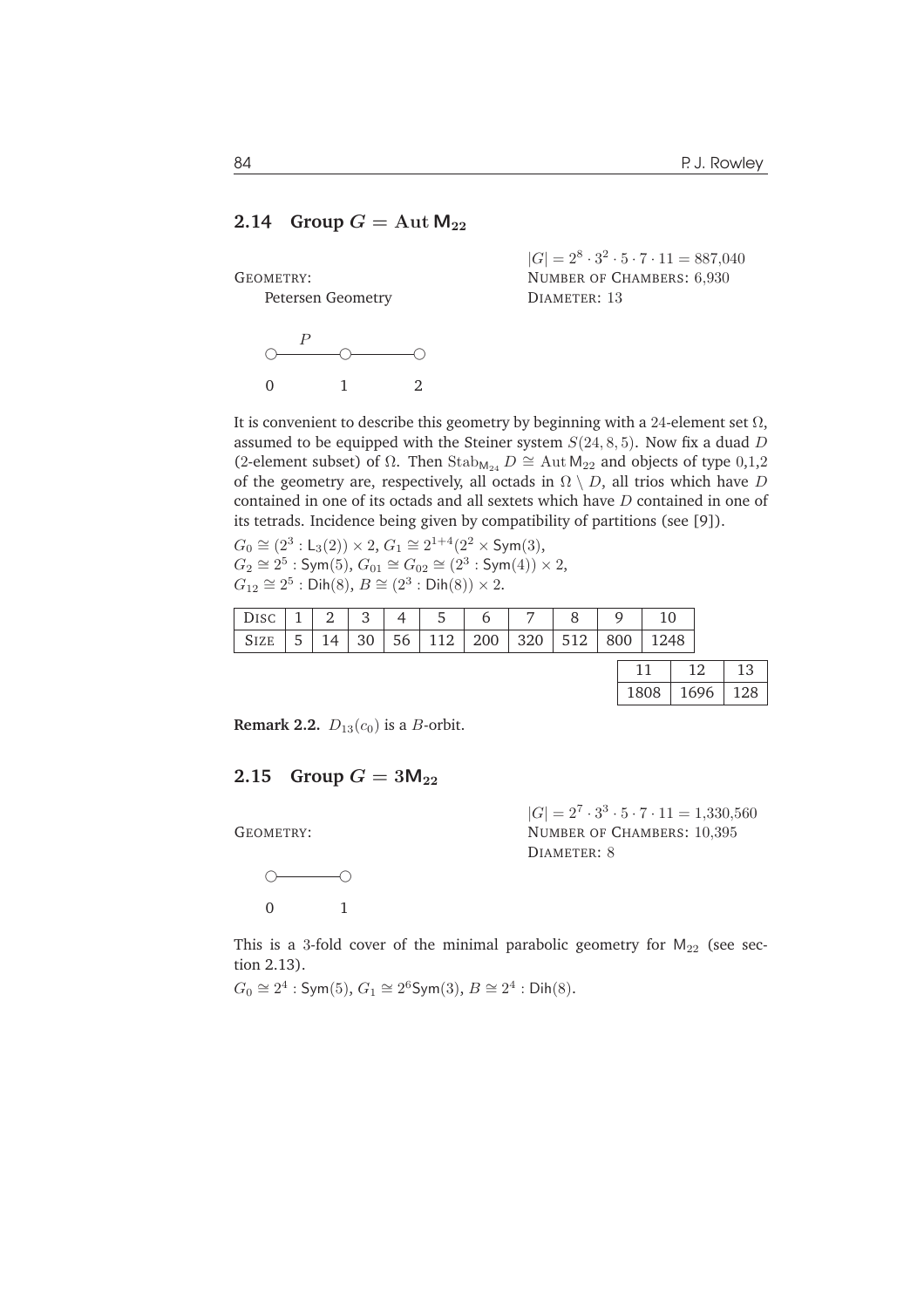|  |  |  | Disc 1   2   3   4   5   6   7   8                                                                           |  |
|--|--|--|--------------------------------------------------------------------------------------------------------------|--|
|  |  |  | $\vert$ SIZE $\vert$ 16 $\vert$ 56 $\vert$ 432 $\vert$ 1056 $\vert$ 3632 $\vert$ 4304 $\vert$ 872 $\vert$ 26 |  |

## **2.16** Group  $G = 3M_{22}2$

GEOMETRY:

 $|G| = 2^8 \cdot 3^3 \cdot 5 \cdot 7 \cdot 11 = 2{,}661{,}120$ NUMBER OF CHAMBERS: 20,790 DIAMETER: 24



A 3-fold cover of the Petersen geometry given in section 2.14 (see also [9]).

 $G_0 \cong (2^3 : L_3(2)) \times 2$ ,  $G_1 \cong 2^{1+4}(2^2 \times \text{Sym}(3)),$  $G_2 \cong 2^5$  : Sym(5),  $G_{01} \cong G_{02} \cong (2^3 : \text{Sym}(4)) \times 2$ ,  $G_{12} \cong 2^5 : \mathsf{Dih}(8), B \cong (2^3 : \mathsf{Dih}(8)) \times 2.$ 

| <b>DISC</b> |   |      | 3  | 4    | 5    | 6    |      | 8   | 9   |     | 10   |     |    |
|-------------|---|------|----|------|------|------|------|-----|-----|-----|------|-----|----|
| <b>SIZE</b> | 5 | 14   | 30 | 56   | 112  | 200  | 320  | 512 | 800 |     | 1248 |     |    |
| 11          |   | 12   |    | 13   | 14   | 15   | 16   | 17  |     | 18  | 19   | 20  |    |
| 1808        |   | 2368 |    | 3008 | 3968 | 3456 | 1216 | 736 |     | 464 | 248  | 120 |    |
|             |   |      |    |      |      |      |      |     |     | 21  | 22   | 23  | 24 |
|             |   |      |    |      |      |      |      |     |     | 60  | 28   | 10  | 2  |

**Remark 2.3.** Note that the sizes here of  $D_i(c_0)$  for  $1 \leq i \leq 11$  coincide with those in section 2.14.

# **2.17** Group  $G = G_2(3)$

 $|G| = 2^6 \cdot 3^6 \cdot 7 \cdot 13 = 4,245,696$ 

NUMBER OF CHAMBERS: 66,339 DIAMETER: 13



See [1].

1. GEOMETRY: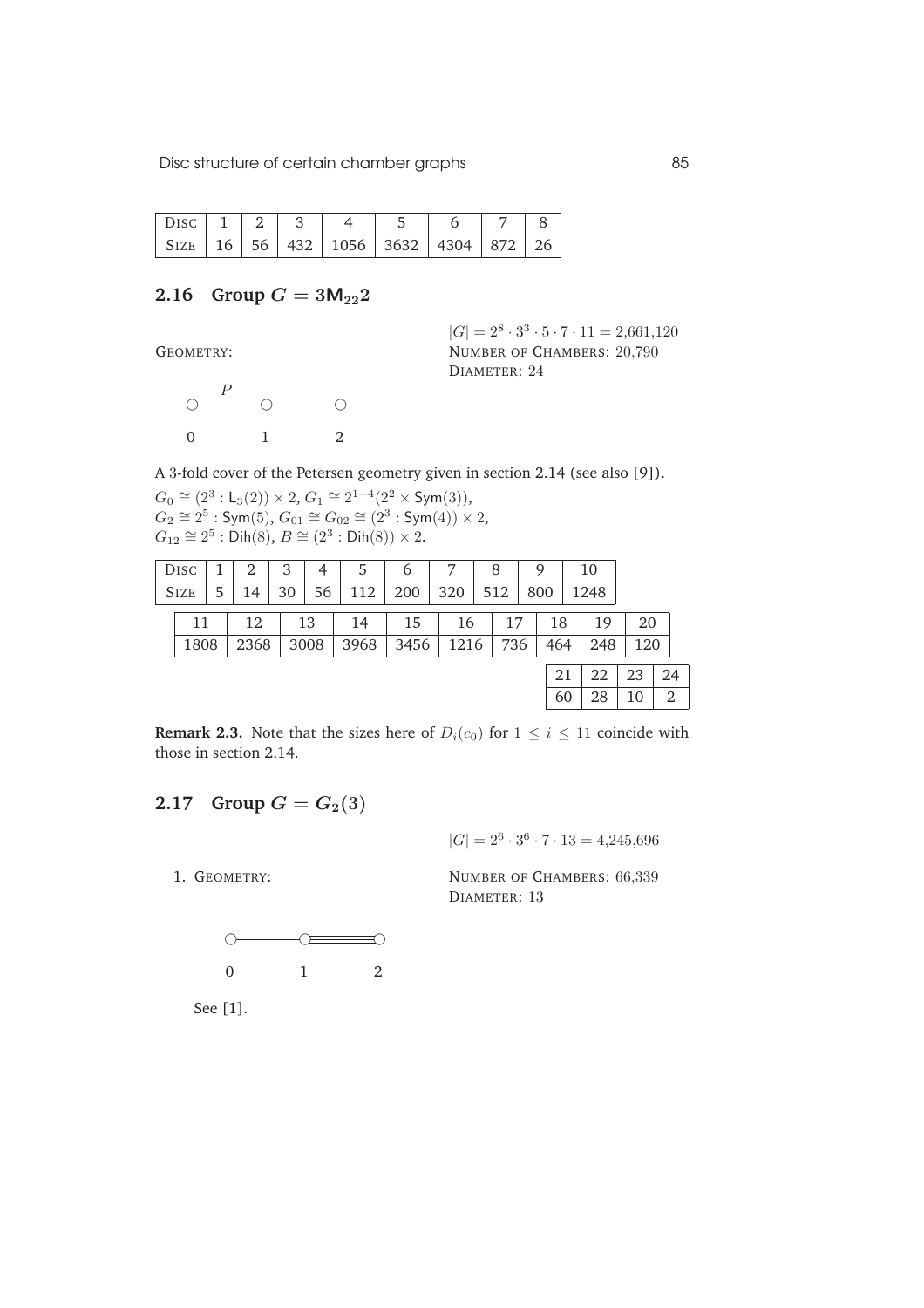$G_0 \cong 2^3$ : L<sub>3</sub>(2),  $G_1 \cong 2_+^{1+4}$ : 3<sup>2</sup>.2,  $G_3 \cong G_2(2)$ ,  $G_{01} \cong G_{02} \cong G_{12} \cong 2^5$ . Sym $(3)$ ,  $B \cong 2^3$  Dih(8).

|  |  | $\sqrt{\text{Disc}  1 }$ 2 3 4 5 6 |  |  |                                                                    |  |
|--|--|------------------------------------|--|--|--------------------------------------------------------------------|--|
|  |  |                                    |  |  | SIZE   6   20   56   144   384   960   2176   4864   10368   10972 |  |
|  |  |                                    |  |  |                                                                    |  |

|       | .    |    |
|-------|------|----|
| 21248 | 6976 | 64 |

2. GEOMETRY:

NUMBER OF CHAMBERS: 66,339 DIAMETER: 12



See [1].

 $G_0 \cong G_2(2) \cong G_2, G_1 \cong 2_+^{1+4} : 3^2.2,$  $G_{01} \cong G_{02} \cong G_{12} \cong 2^5$ .Sym(3),  $B \cong 2^3$  Dih(8).

|  |  |  | 6 6 |  |                                                                      |  |
|--|--|--|-----|--|----------------------------------------------------------------------|--|
|  |  |  |     |  | SIZE   6   20   64   208   600   1728   4640   10368   17920   20416 |  |
|  |  |  |     |  |                                                                      |  |

# **2.18** Group  $G = U_4(3)2$

GEOMETRY:



 $|G| = 2^8 \cdot 3^6 \cdot 5 \cdot 7 = 6{,}531{,}840$ NUMBER OF CHAMBERS: 25,515 DIAMETER: 10

This geometry is an example of a GAB — see [10, Section 3] for details.  $G_0 \cong 2^4$ .Sym(6),  $G_1 \cong [2^6.]$ .(Sym(3) × Sym(3)),  $G_2 \cong 2^5$ .Alt(6),  $G_{01} \cong G_{02} \cong G_{12} \cong [2^6]$ .Sym $(3)$ ,  $B \cong 2^4$ .(Dih(8) × 2).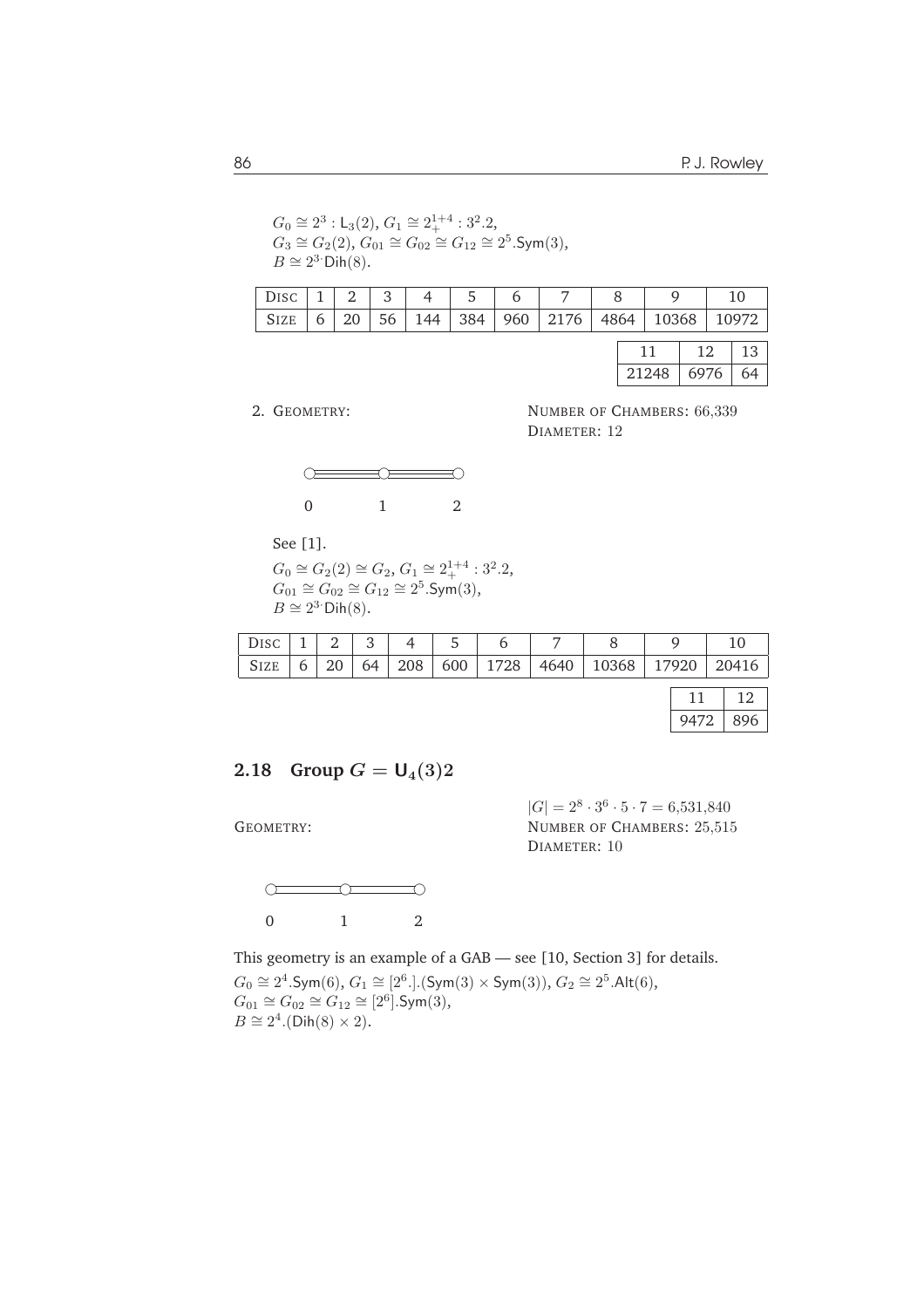|  |  |  |  |  | $DISC \ 1 \ 2 \ 3 \ 4 \ 5 \ 6 \ 7 \ 8 \ 9 \ 10$ |  |
|--|--|--|--|--|-------------------------------------------------|--|
|  |  |  |  |  |                                                 |  |

#### **2.19** Group  $G = U_5(2)$

GEOMETRY:

 $|G| = 2^{10} \cdot 3^5 \cdot 5 \cdot 11 = 13,685,760$ NUMBER OF CHAMBERS: 28,160 DIAMETER: 11



Number 20 of [4] (with  $n = 5$ ).

 $G_0 \cong 3 \times U_4(2)$ ,  $G_1 \cong \text{Sym}(3) \times (3^{1+2} : \text{SL}_2(3))$ ,  $G_2 \cong 3^4$ . Sym $(5)$ ,  $G_{01} \cong 3^4$ .SL<sub>2</sub>(3),  $G_{02} \cong 3^4$ .Sym(4),  $G_{12} \cong 3^5 : 2^2$ ,  $B=3^5:2.$ 

| DISC $\begin{array}{ c c c c c c c c c } \hline 1 & 2 & 3 & 4 \ \hline \end{array}$ |  |  |  |  |                                                   |  |
|-------------------------------------------------------------------------------------|--|--|--|--|---------------------------------------------------|--|
|                                                                                     |  |  |  |  | SIZE 7 27 99 270 594 1431 3051 5427 8019 8262 972 |  |

## **2.20** Group  $G = M_{23}$

 $|G| = 2^7 \cdot 3^2 \cdot 5 \cdot 7 \cdot 11 \cdot 23 = 10,200,960$ 

1. GEOMETRY:

NUMBER OF CHAMBERS: 79,695 DIAMETER: 7

 $0 \longrightarrow 0$ 0 1 2

Minimal parabolic "1-geometry" for  $M_{23}$  (see [16]).

 $G_0 \cong M_{22}$ ,  $G_1 \cong 2^4 (3 \times \text{Alt}(5))2$ ,  $G_2 \cong 2^4 \text{L}_3(2)$ ,  $G_{01} \cong 2^4$ Sym $(5)$ ,  $G_{02} \cong 2^4$ Sym $(4) \cong G_{12}$ ,  $B \cong 2^4$ Dih $(8)$ .

|  |  | SIZE   18   92   664   3104   10728   36032   29056 |  |
|--|--|-----------------------------------------------------|--|

Remark 2.4. M<sub>23</sub> has two (non-isomorphic) minimal parabolic geometries which are locally isomorphic (meaning all their residues are isomorphic). Globally they differ with the choice of an  $L_3(2)$ -conjugacy class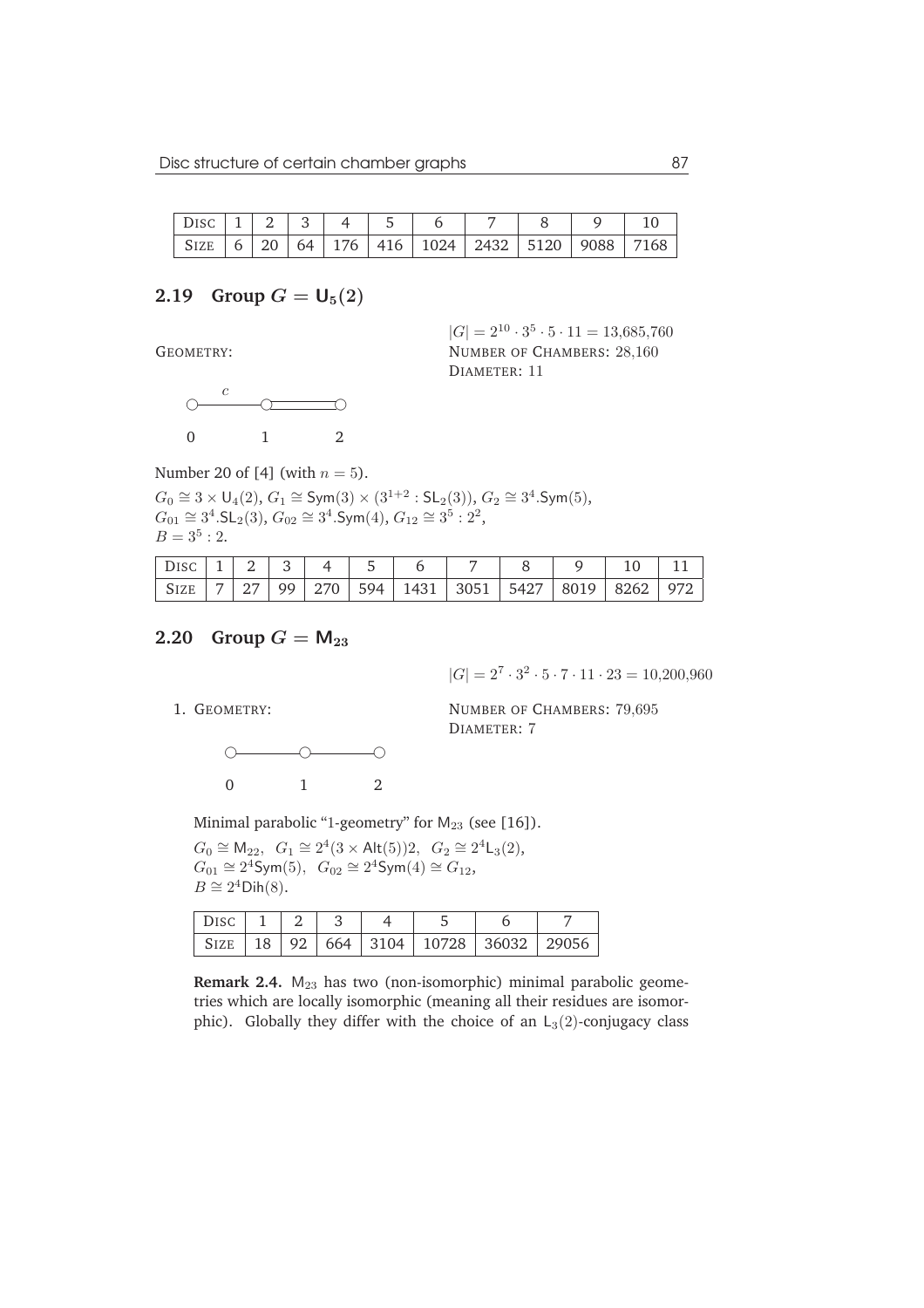within  $Alt(7)$  — so producing two possible choices for  $G_2$  contained in  $H = 2<sup>4</sup>$ Alt(7) (the stabilizer in M<sub>23</sub> of a heptad). In one case the L<sub>3</sub>(2) leaves a 1-space (of  $O_2(H)$ ) invariant and in the other a 3-space (of  $O_2(H)$ ; the former we refer to as the "1-geometry" and the latter, dealt with next, the "3-geometry".

2. GEOMETRY: NUMBER OF CHAMBERS: 79.695 DIAMETER: 7

Minimal parabolic "3-geometry" for  $M_{23}$  (see [16]) — object stabilizers as for the "1- geometry".

| 18 |  | $92 \mid 664 \mid 3104 \mid 10728 \mid$ | 36544 |  |
|----|--|-----------------------------------------|-------|--|

**Remark 2.5.** The disc sizes of the 1-geometry and the 3-geometry differ only in discs 6 and 7 — the 1-geometry has 512 fewer chambers in the sixth disc and 512 more in the seventh disc (than the 3-geometry).

3. GEOMETRY:

NUMBER OF CHAMBERS: 53,130 DIAMETER: 10



Number 44 of [4].

 $G_0 \cong M_{22}$ ,  $G_1 \cong L_3(4)$ 2,  $G_2 \cong 2^4$ :  $(3 \times$  Alt $(5))$ : 2,  $G_3 \cong 2^4$ : Alt(7),  $G_{012} \cong G_{013} \cong 2^4$ Alt(5),  $G_{023} \cong G_{123} \cong 2^4$ Sym(4),  $B \cong 2^4$ Alt $(4)$ .

| Disc 1   2   3   4   5   6 |  |  |  |  |                                                                        |  |
|----------------------------|--|--|--|--|------------------------------------------------------------------------|--|
|                            |  |  |  |  | SIZE   10   54   201   560   1552   3392   5376   9216   16384   16384 |  |

4. GEOMETRY:

Petersen Geometry

NUMBER OF CHAMBERS: 159,390 DIAMETER: 14

 $\begin{picture}(180,10) \put(0,0){\line(1,0){10}} \put(10,0){\line(1,0){10}} \put(10,0){\line(1,0){10}} \put(10,0){\line(1,0){10}} \put(10,0){\line(1,0){10}} \put(10,0){\line(1,0){10}} \put(10,0){\line(1,0){10}} \put(10,0){\line(1,0){10}} \put(10,0){\line(1,0){10}} \put(10,0){\line(1,0){10}} \put(10,0){\line(1,0){10}} \put(10,0){\line($ 0 1 2 3 P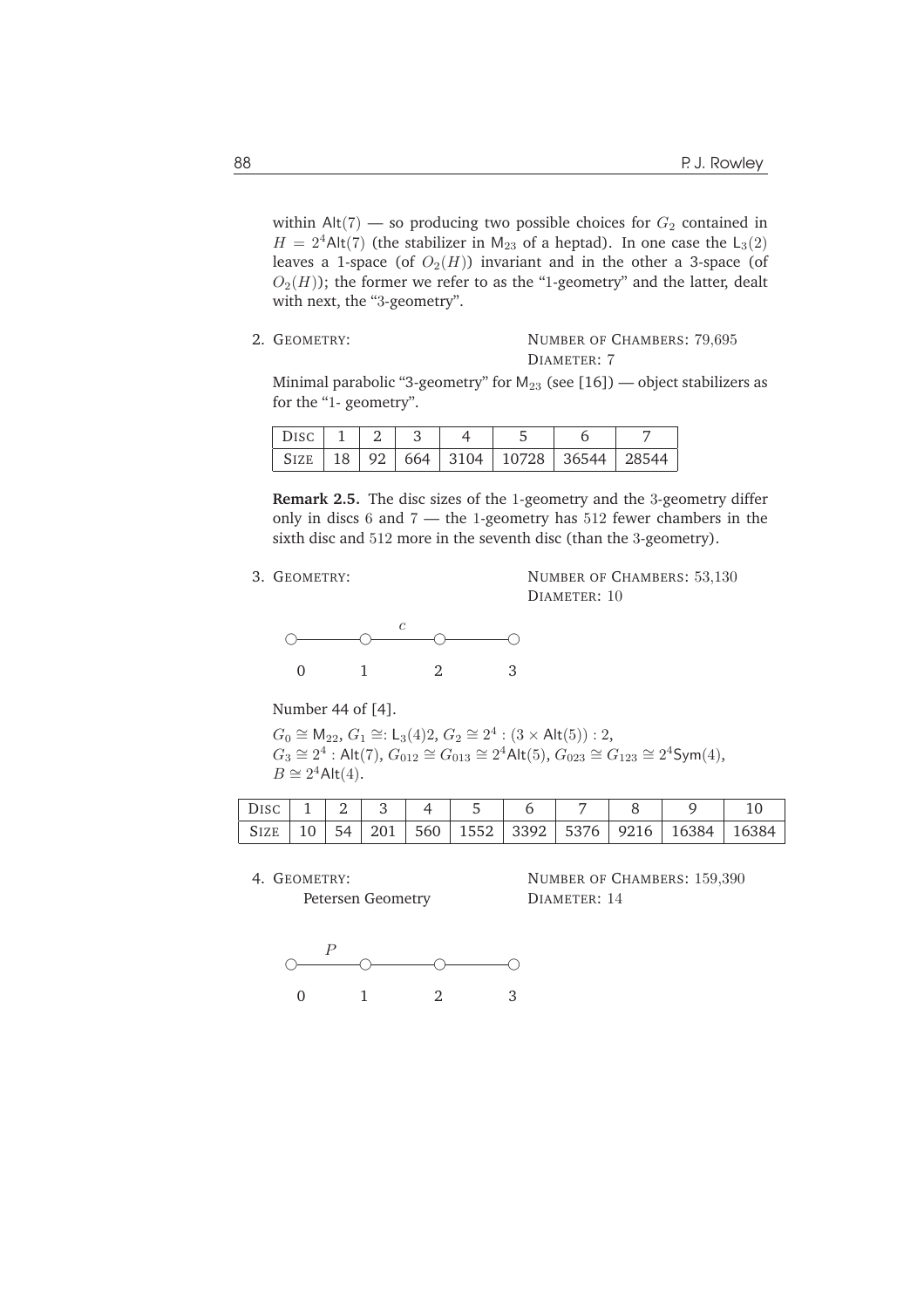$$
G_0 \cong Alt(8), G_1 \cong 2^3(L_3(2) \times 2), G_2 \cong 2^4(3 \times Alt(5))2,
$$
  
\n
$$
G_3 \cong M_{22},
$$
  
\n
$$
G_{012} \cong G_{013} \cong G_{023} \cong 2^3 : Sym(4), G_{123} \cong 2^4 : Dih(8),
$$
  
\n
$$
B \cong 2^3 : Dih(8).
$$

| Disc 1 | 2 <sup>1</sup>  | $3 \mid$ | $4 \mid$ | $5 \mid$ | 6 |  |                                                |  |
|--------|-----------------|----------|----------|----------|---|--|------------------------------------------------|--|
| SIZE   | 28 <sub>1</sub> | 86       |          |          |   |  | 220   512   1128   2432   5152   10528   21024 |  |
|        |                 |          |          |          |   |  |                                                |  |

| ີ≀ນ | 51840 | 26304 | m<br>160 |
|-----|-------|-------|----------|

## **2.21** Group  $G = 3U_4(3)2$

GEOMETRY:

 $\bigcirc$   $\bigcirc$   $\bigcirc$   $\bigcirc$ 0 1 2 ∼

 $|G| = 2^8 \cdot 3^7 \cdot 5 \cdot 7 = 19,595,520$ NUMBER OF CHAMBERS: 76,545 DIAMETER: 11

This geometry is a triple cover of the geometry in section 2.18.

 $G_0 \cong 2^4$  : Sym(6),  $G_1 \cong [2^6]$ (Sym(3) × Sym(3)),  $G_2 \cong 2^5.3$ Alt(6),  $G_{01} \cong G_{02} \cong G_{12} \cong [2^7]$ Sym $(3), B \cong 2^4$ (Dih $(8) \times 2$ ).

| DISC        |   | $\overline{2}$ | $\mathbf{Q}$<br>J |     | 5   | b    | $\overline{ }$ |      |       | 10    |
|-------------|---|----------------|-------------------|-----|-----|------|----------------|------|-------|-------|
| <b>SIZE</b> | 6 | 20             | 64                | 192 | 528 | 1424 | 3848           | 9658 | 19812 | 27680 |
|             |   |                |                   |     |     |      |                |      |       |       |
|             |   |                |                   |     |     |      |                |      |       | 13312 |

## **2.22** Group  $G = M_{24}$

 $|G| = 2^{10} \cdot 3^3 \cdot 5 \cdot 7 \cdot 11 \cdot 23 = 244,823,040$ 

1. GEOMETRY: Maximal 2-local geometry (see [15])

NUMBER OF CHAMBERS: 79,695 DIAMETER: 10

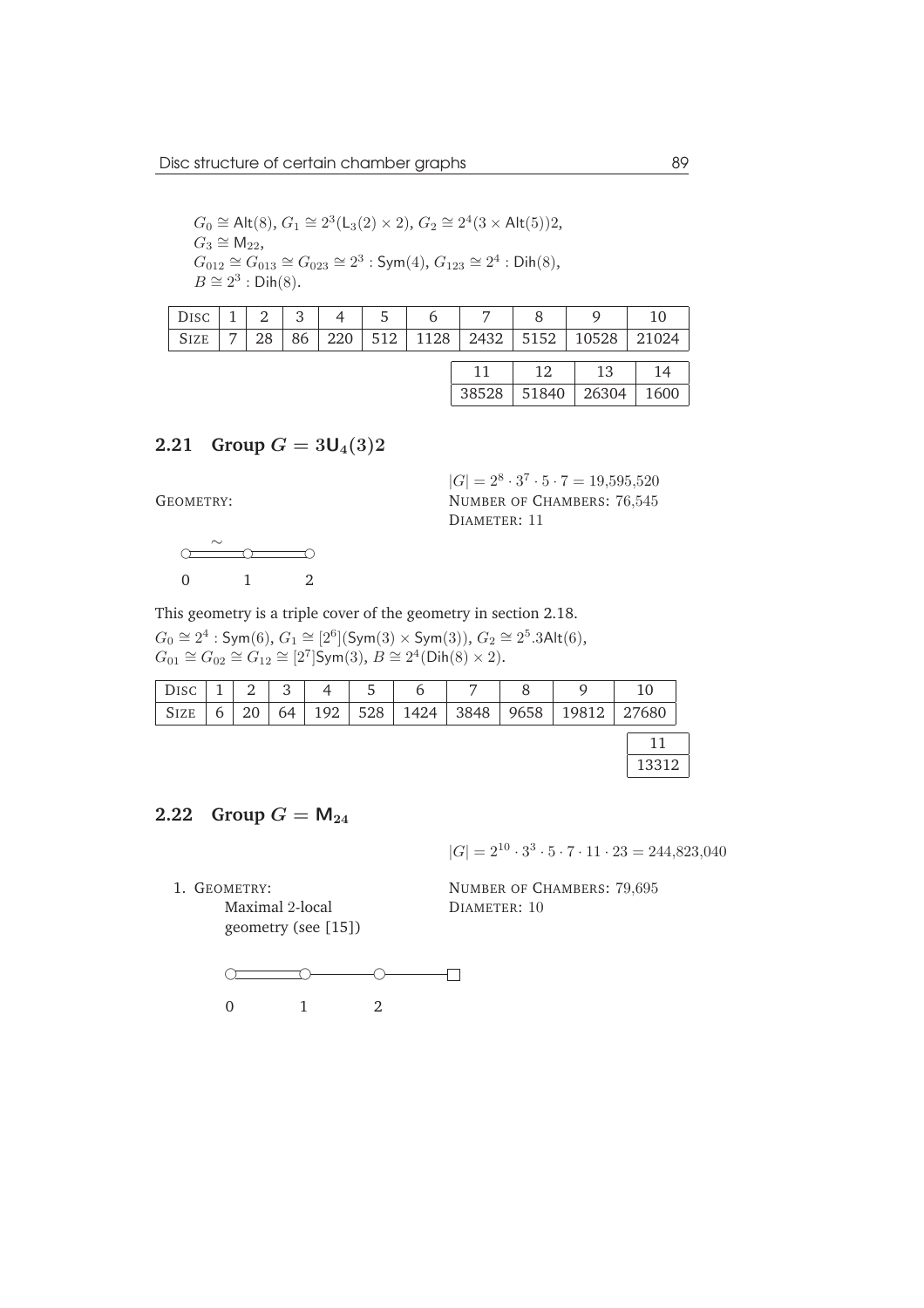$G_0 \cong 2^4 : \mathsf{Alt}(8), G_1 \cong 2^6 : (\mathsf{L}_3(2) \times \mathsf{Sym}(3)), G_2 \cong 2^6 : (3 \cdot \mathsf{Sym}(6)),$  $G_{01} \cong 2^6 : (L_3(2) \times 2), G_{02} \cong 2^6 : (3 \text{ (Sym(4)} \times 2)) \cong G_{12},$  $B \cong [2^9] : \mathsf{Sym}(3).$ 

| Size 10 | $\Delta\Delta$ | $\vert$ 184 $\vert$ |  |  | 544   1536   4800   10368   22272   38400   1536 |  |
|---------|----------------|---------------------|--|--|--------------------------------------------------|--|

**Remark 2.6.** *B* is transitive on  $D_{10}(c_0)$  (see [17]).

2. GEOMETRY:

Minimal parabolic geometry (see [16]) NUMBER OF CHAMBERS: 239,085 DIAMETER: 17



 $G_0 \cong 2^4 : 2^3 : \mathsf{L}_3(2), G_1 \cong 2^{6+2}(\mathsf{Sym}(3) \times \mathsf{Sym}(3)),$  $G_2 \cong 2^6 : (3 \text{-Sym}(6)),$  $G_{01} \cong G_{02} \cong G_{23} \cong [2^9]: \mathsf{Sym}(3),$  $B \cong 2^6 : (\text{Dih}(8) \times 2).$ 

| DISC |  | 3 |  |  |                                                                   |  |  |
|------|--|---|--|--|-------------------------------------------------------------------|--|--|
|      |  |   |  |  | SIZE   6   20   56   144   368   848   1800   3810   8040   16920 |  |  |
|      |  |   |  |  |                                                                   |  |  |
|      |  |   |  |  |                                                                   |  |  |

32832 55200 62336 47616 6656 2048 384

# **3** The last disc of the  $\circ \to \circ \bullet$  Alt(7)-geometry.

Let  $G = Alt(7)$  act upon the set  $\Omega = \{1, 2, 3, 4, 5, 6, 7\}$  and let  $\Gamma$  be the Alt(7)geometry with diagram



whose description we now give. The points, lines and planes of  $\Gamma$  (that is, objects of type 1, 2 and 3) are, respectively, the elements of  $Ω$ , all the 3-element subsets of  $\Omega$  and one  $A_7$ -orbit of projective planes defined on  $\Omega$ . (So there are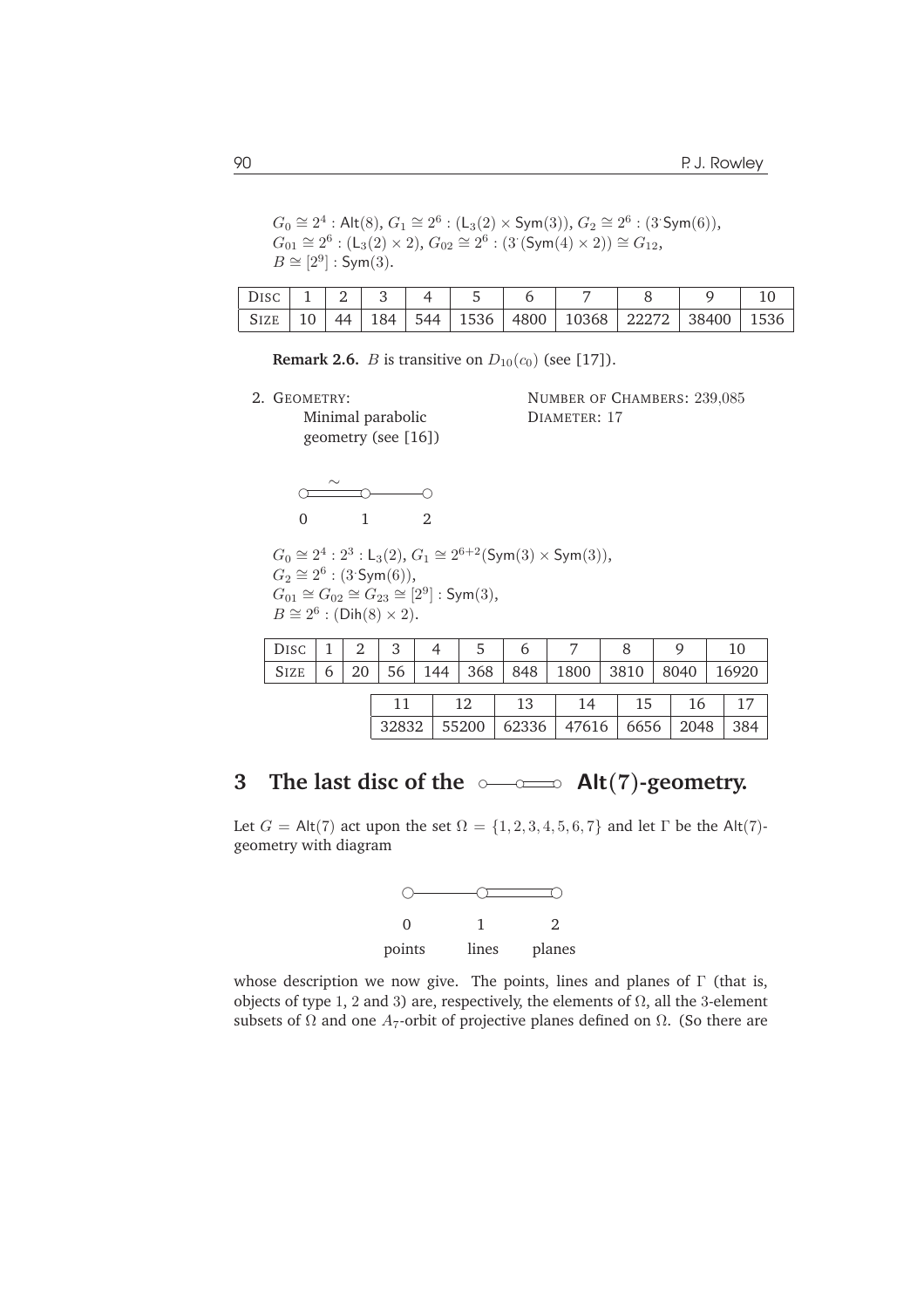7 points, 35 lines and 15 planes.) For a point p, a line l and a plane P,  $p * l$ whenever  $p \in l$ ,  $p * P$  and whenever  $p \in P$  and  $l * P$  whenever l is a line in the plane P

We use the following labelled projective plane P (where  $\Omega = {\alpha, \beta, \gamma, \delta, \epsilon, \lambda, \mu}$ )



to also stand for the chamber  $\{\{\alpha\},\{\alpha,\beta,\gamma\}$ ,  $P\}$ . So the left-most label of the bottom line and the bottom line give the incident point and line of the maximal flag. Note that, as a projective plane is defined by its seven lines, that is 3-element subsets,



are two chambers which have the same point and line — they are 3-adjacent.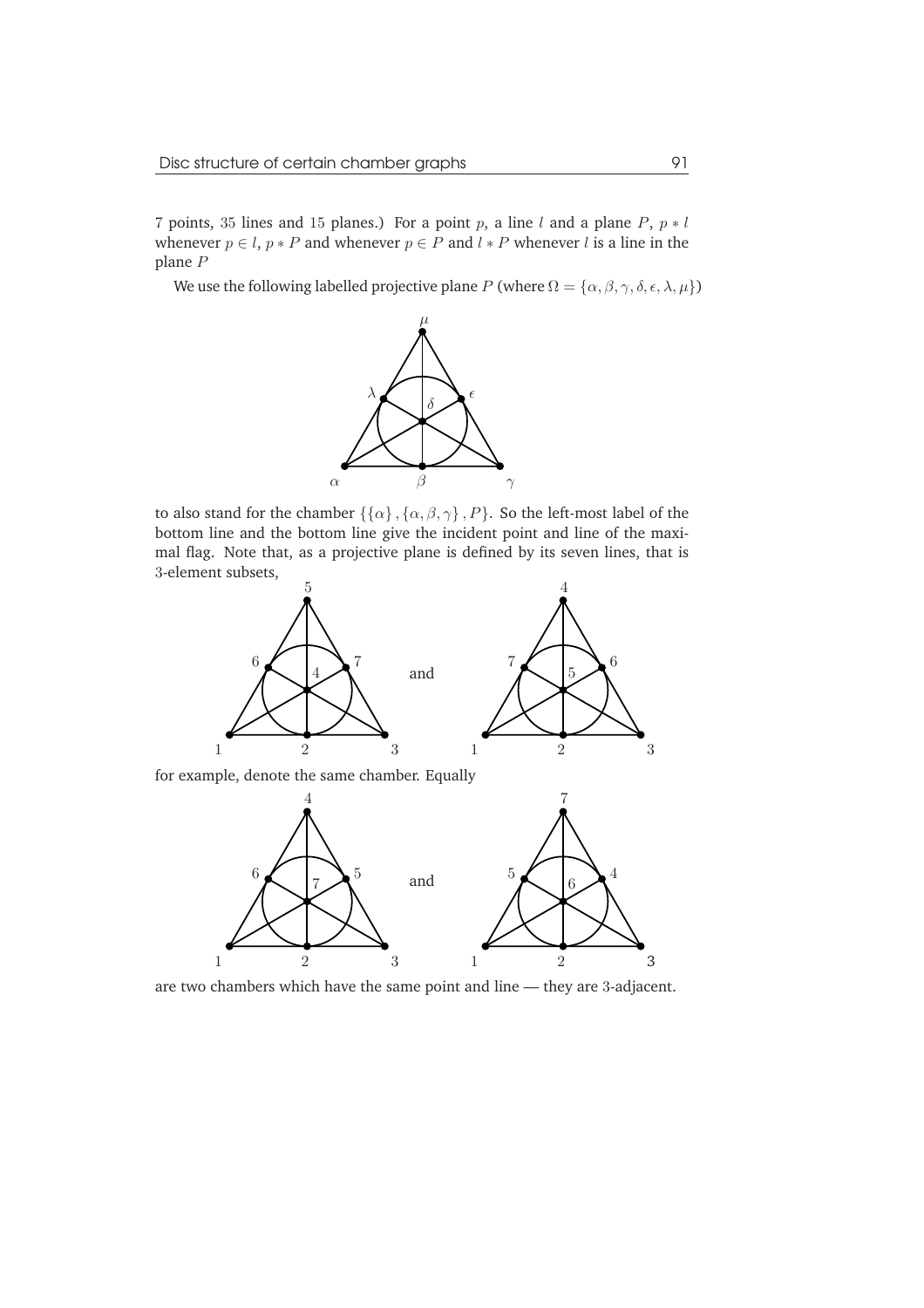In the chamber system  $C$  obtained from the flag complex of  $\Gamma$ , two different chambers are 1-adjacent if they have the same line and plane, are 2-adjacent if they have the same point and plane and 3-adjacent if they have the same point and line.

So as to view  $C$  from a group theoretic perspective, we set

$$
H_1 = \text{Stab}_G \{1\}, \qquad H_2 = \text{Stab}_G \{1, 2, 3\},
$$
  
\n
$$
B = \langle (23)(67), (23)(4657) \rangle \qquad \text{and} \qquad H_3 = \langle B, (625)(143) \rangle.
$$

It is straightforward to check that  $H_3$  is the stabilizer in  $G$  of the projective plane P,



and that B is the stabilizer in G of the chamber  $c_0 = \{\{1\}, \{1, 2, 3\}, P\}$ . If we set  $P_1 = H_2 \cap H_3$ ,  $P_2 = H_1 \cap H_3$  and  $P_3 = H_1 \cap H_2$ , then we obtain the chamber system  $(G; B, (P_i))$  over  $I = \{1, 2, 3\}$  isomorphic to C. We now investigate  $D_5(c_0)$ , the last disc of C; there are 104 chambers in  $D_5(c_0)$  (see section 2.3, Geometry 2).

The group *B* has 13 orbits on  $D_5(c_0)$  and acts simply transitively on  $D_5(c_0)$ ; orbit representatives  $c_1, ..., c_{13}$  are given below.

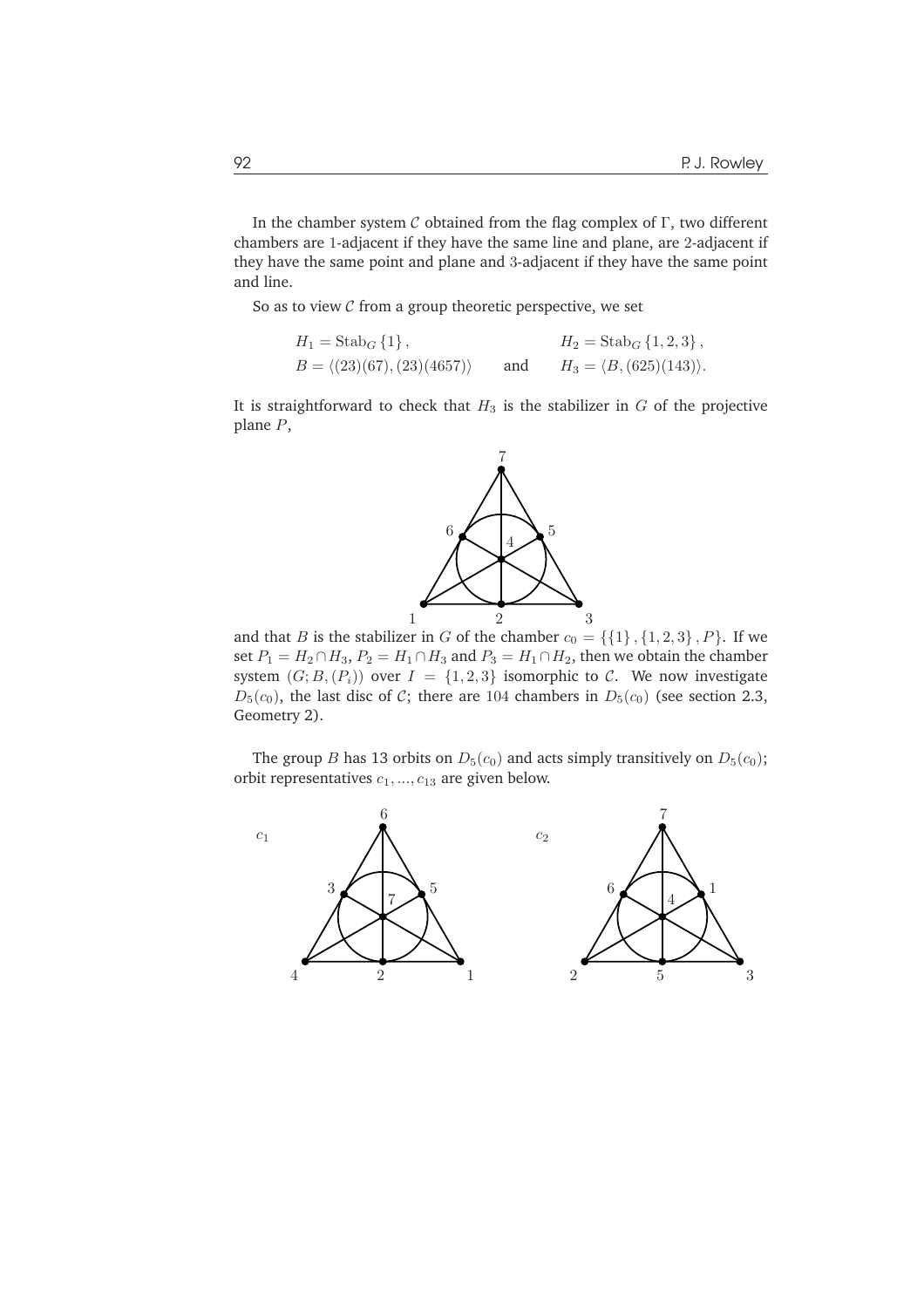







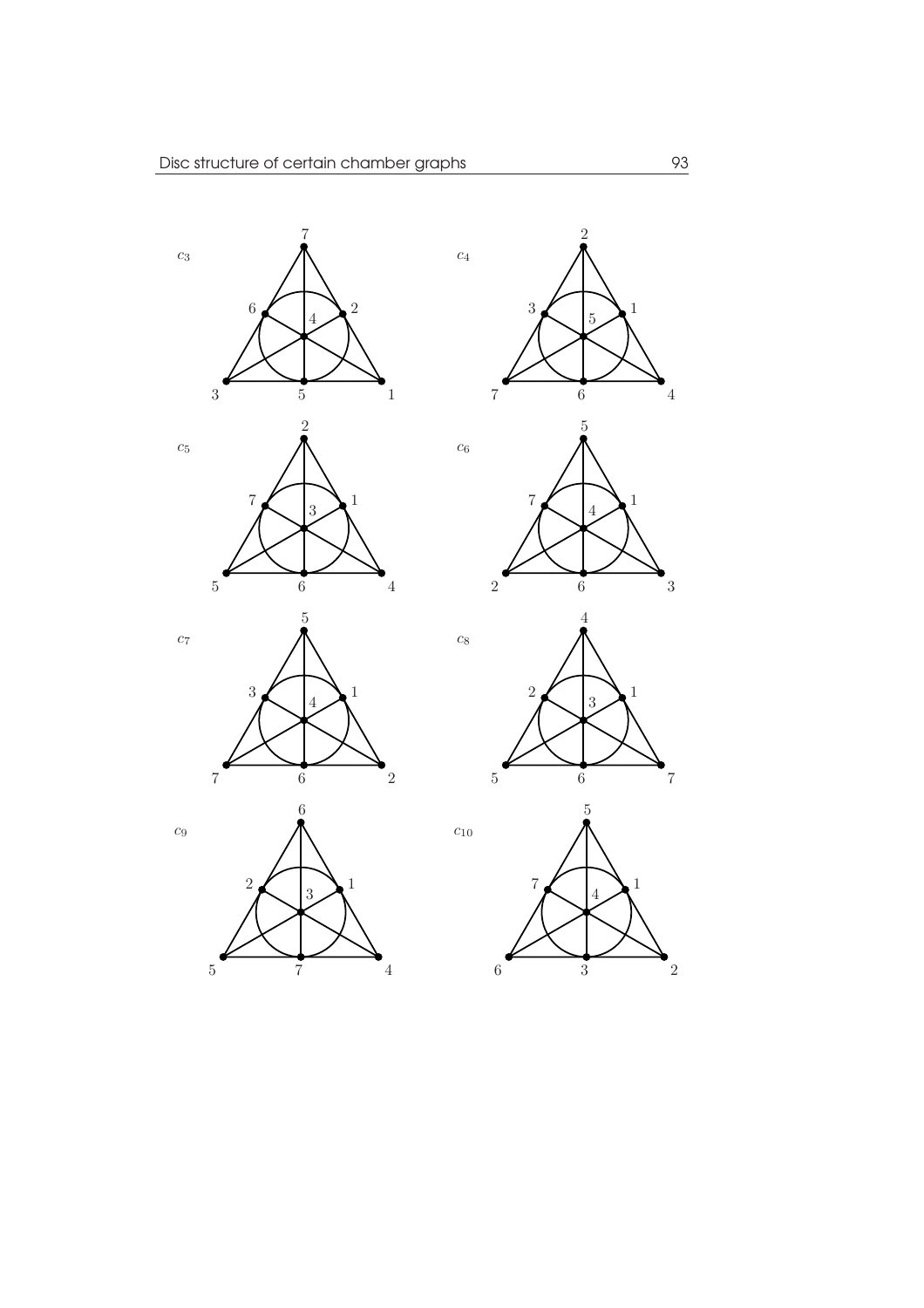

We next examine the induced subgraph (from the chamber graph) on  $D_5(c_0)$ . We name the elements of  $B$  as follows:

| $x_1 = (1),$      | $x_2 = (23)(67),$   | $x_3 = (47)(65),$ | $x_4 = (23)(4657),$ |
|-------------------|---------------------|-------------------|---------------------|
| $x_5 = (46)(57),$ | $x_6 = (23)(4756),$ | $x_7 = (45)(67),$ | $x_8 = (23)(45).$   |

In Table 1, the number  $j$  in brackets after each chamber indicates that the chamber is *j*-adjacent to  $c_i$ .

**Remark 3.1.** Using the action of elements of B, from Table 1 we may obtain the edge set for the induced graph on  $D_5(c_0)$ .

**Theorem 3.2.** *The induced subgraph on*  $D_5(c_0)$  *is a connected graph.* 

*Proof.* Let  $\mathcal E$  denote the connected component of  $c_8$  (see p. 93) in the subgraph  $D_5(c_0)$ . Also put  $E = \text{Stab}_B(\mathcal{E})$ . From 1,  $c_8$  and  $c_8(23)(67)$  are 3-adjacent and so  $c_8(23)(67) \in \mathcal{E}$ . Hence  $(23)(67) \in E$ . Also, by Table 1,  $c_{11}$  is 2-adjacent to  $c_8$ and  $c_{11}$  is 2-adjacent to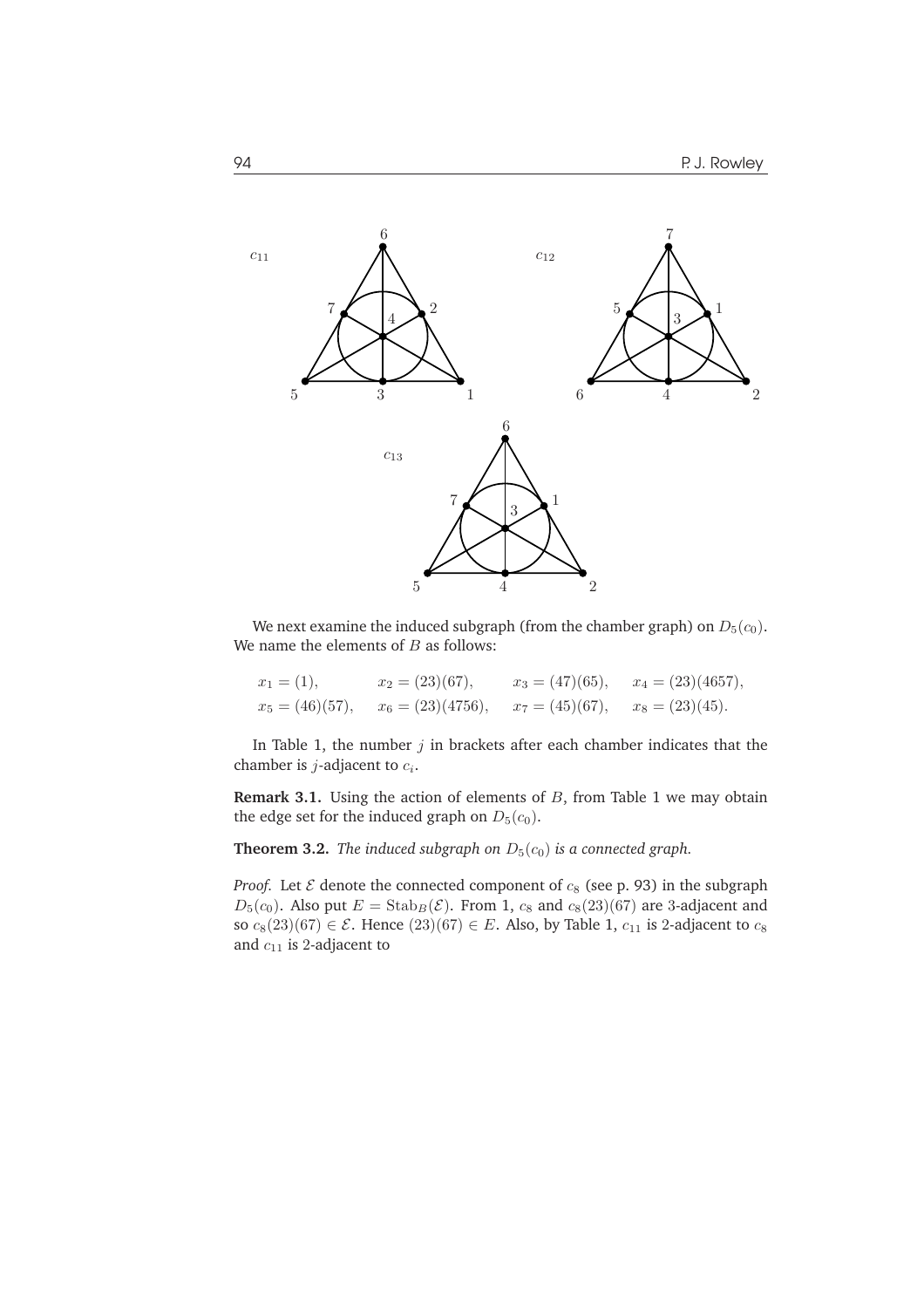| $c_i$          | CHAMBERS IN $D_5(c_0)$ ADJACENT TO $c_i$                                         |
|----------------|----------------------------------------------------------------------------------|
| c <sub>1</sub> | $c_3x_s(1); c_9x_8(2); c_{11}x_8(3).$                                            |
| c <sub>2</sub> | $c_3x_8(3); c_6x_3(3); c_{10}x_4(2).$                                            |
| $c_3$          | $c_1x_8(1); c_2x_8(2).$                                                          |
| $c_4$          | $c_5x_5(3); c_8x_8(1); c_9x_3(1); c_9x_4(3); c_{10}x_7(2).$                      |
| $c_5$          | $c_4x_5(3); c_5x_8(1); c_9x_2(3); c_{12}x_3(2).$                                 |
| $c_6$          | $c_2x_3(2); c_6x_8(1).$                                                          |
| $c_7$          | $c_{13}x_3(1); c_{13}x_5(2).$                                                    |
| $c_8$          | $c_4x_8(1); c_8x_2(2); c_9x_6(1); c_{11}x_1 = c_{11}(2); c_{13}x_1 = c_{13}(2).$ |
| $c_9$          | $c_1x_8(2); c_4x_3(1); c_4x_6(3); c_5x_2(3); c_8x_4(1).$                         |
| $c_{\rm 10}$   | $c_2x_6(1); c_4x_7(2); c_{10}x_8(3).$                                            |
| $c_{11}$       | $c_1x_8(3); c_8x_1 = c_8(2); c_{13}x_1 = c_{13}(2).$                             |
| $c_{12}$       | $c_5x_3(2)$ .                                                                    |
| $c_{13}$       | $c_7x_3(1); c_7x_5(3); c_8x_1(2); c_{11}x_1 = c_{11}(2).$                        |

Table 1: Adjacency of chambers in  $D_5(c_0)$ 



Therefore  $c_1x_8 \in \mathcal{E}$ . Again from Table 1,  $c_8$  is 1-adjacent to

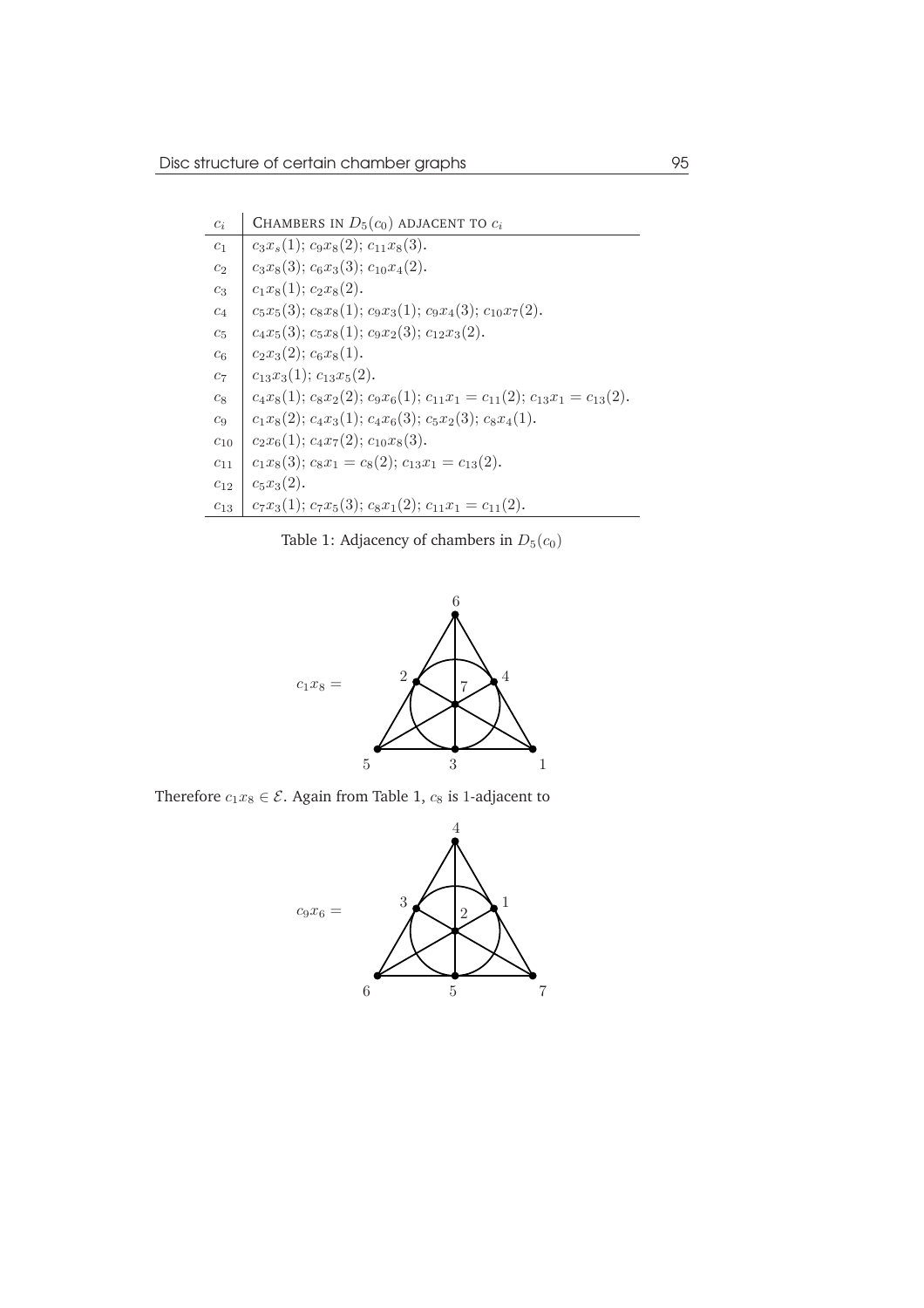Now  $c_9x_6$  is 2-adjacent to



So  $c_1x_5 \in \mathcal{E}$ . Since (23)(4657) sends  $c_1x_5$  to  $c_1x_8$ , (23)(4657)  $\in E$ . Thus, as  $B = \langle (23)(67), (23)(4657) \rangle, E = B$ . Inspecting Table 1 we see that there is a path in  $D_5(c_0)$  from  $c_8$  to a chamber in each  $c_i^B(i \in \{1, ..., 13\})$ . Therefore  $\mathcal{E} = D_5(c_0)$ , and this completes the proof.

## **References**

- [1] **M. Aschbacher and S. D. Smith**, Tits geometries over GF(2) defined by groups over GF(3), *Comm. Algebra* **11** (1983), 1675–1684.
- [2] **F. Buekenhout**, The geometry of diagrams, *Geom. Dedicata* **8** (1979), 253–257.
- [3] , Diagrams for geometries and groups, *J. Combin. Theory Ser. A*, **27** (1979), 121–151.
- [4] , Diagrams for sporadic groups, **in** *Finite Groups Coming of Age*, J. McKay, ed., Contemp. Math. **45** (1985), pp. 1–32.
- [5] **J. J. Cannon and C. Playoust**, *An Introduction to Algebraic Programming with MAGMA*, Draft, 1997.
- [6] **J. H. Conway, R. T. Curtis, S. P. Norton, R. A. Parker** and **R. A. Wilson**, *Atlas of Finite Groups. Maximal subgroups and ordinary characters for simple groups*, Oxford Univ. Press, Eynsham, 1985.
- [7] **S. Heiss**, Two sporadic geometries related to the Hoffman-Singleton graph, *J. Combin. Theory Ser. A* **53** (1990), 68–80.
- [8] **A. A. Ivanov and S. V. Shpectorov**, Geometries for sporadic groups related to the Petersen graph I, *Comm. Algebra* **16** (1988), 925–953.